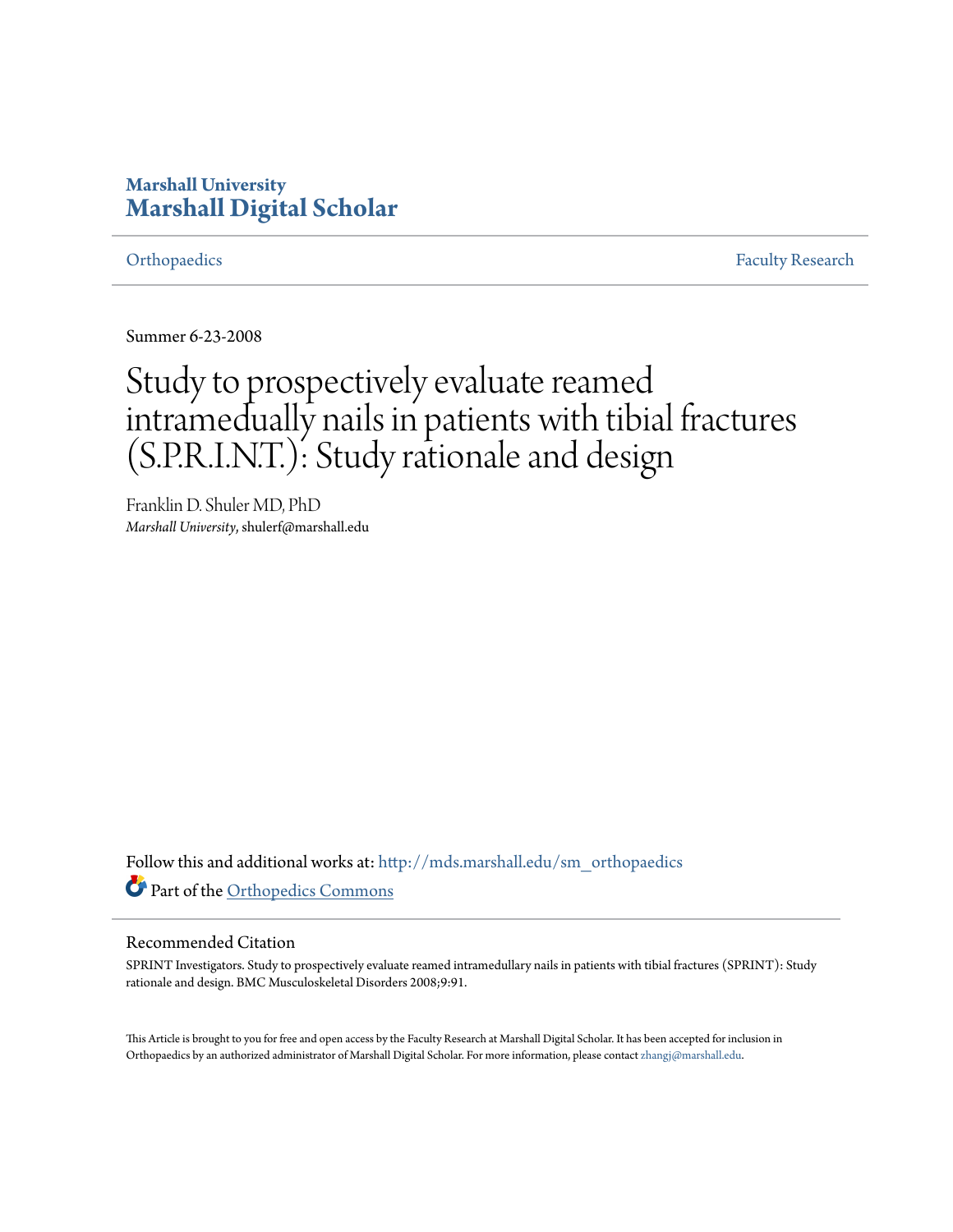# **Study to prospectively evaluate reamed intramedually nails in patients with tibial fractures (S.P.R.I.N.T.): Study rationale and design**

The SPRINT Investigators

**[BioMed](http://www.biomedcentral.com/)** Central

Address: SPRINT Methods Center, Department of Clinical Epidemiology and Biostatistics, 1200 Main Street West, Room 2C9 Hamilton, Ontario, Canada

> Received: 16 January 2008 Accepted: 23 June 2008

Email: The SPRINT Investigators - bhandam@mcmaster.ca

Published: 23 June 2008

*BMC Musculoskeletal Disorders* 2008, **9**:91 doi:10.1186/1471-2474-9-91

[This article is available from: http://www.biomedcentral.com/1471-2474/9/91](http://www.biomedcentral.com/1471-2474/9/91)

© 2008 Bhandari and The SPRINT Investigators; licensee BioMed Central Ltd.

This is an Open Access article distributed under the terms of the Creative Commons Attribution License [\(http://creativecommons.org/licenses/by/2.0\)](http://creativecommons.org/licenses/by/2.0), which permits unrestricted use, distribution, and reproduction in any medium, provided the original work is properly cited.

# **Abstract**

**Background:** Surgeons agree on the benefits of operative treatment of tibial fractures – the most common of long bone fractures – with an intramedullary rod or nail. Rates of re-operation remain high – between 23% and 60% in prior trials – and the two alternative nailing approaches, reamed or non-reamed, each have a compelling biological rationale and strong proponents, resulting in ongoing controversy regarding which is better.

**Methods/Design:** The objective of this trial was to assess the impact of reamed versus non-reamed intramedullary nailing on rates of re-operation in patients with open and closed fractures of the tibial shaft. The study to prospectively evaluate reamed intramedullary nails in tibial fractures (S.P.R.I.N.T) was a multicenter, randomized trial including 29 clinical sites in Canada, the United States and the Netherlands which enrolled 1200 skeletally mature patients with open (Gustilo Types I-IIIB) or closed (Tscherne Types 0–3) fractures of the tibial shaft amenable to surgical treatment with an intramedullary nail. Patients received a statically locked intramedullary nail with either reamed or non-reamed insertion. The first strategy involved fixation of the fracture with an intramedullary nail following reaming to enlarge the intramedullary canal (Reamed Group). The second treatment strategy involved fixation of the fracture with an intramedullary nail without prior reaming of the intramedullary canal (Non-Reamed Group). Patients, outcome assessors, and data analysts were blinded to treatment allocation. Peri-operative care was standardized, and re-operations before 6 months were proscribed. Patients were followed at discharge, 2 weeks post-discharge, and at 6 weeks, 3, 6, 9, and 12 months post surgery. A committee, blinded to allocation, adjudicated all outcomes.

**Discussion:** The primary outcome was re-operation to promote healing, treat infection, or preserve the limb (fasciotomy for compartment syndrome after nailing). The primary outcome was a composite comprising the following re-operations: bone grafts, implant exchanges, and dynamizations, in patients with fracture gaps less than 1 cm post intramedullary nail insertion. Infections and fasciotomies were considered events irrespective of the fracture gap. We planned *a priori* to conduct a subgroup analysis of outcomes in patients with open and closed fractures. S.P.R.I.N.T is the largest collaborative trial evaluating alternative orthopaedic surgical interventions in patients with tibial shaft fractures. The methodological rigor will set new benchmarks for future trials in the field and its results will have important impact on patient care. The S.P.R.I.N.T trial was registered [ID NCT00038129] and received research ethics approval (REB#99-077).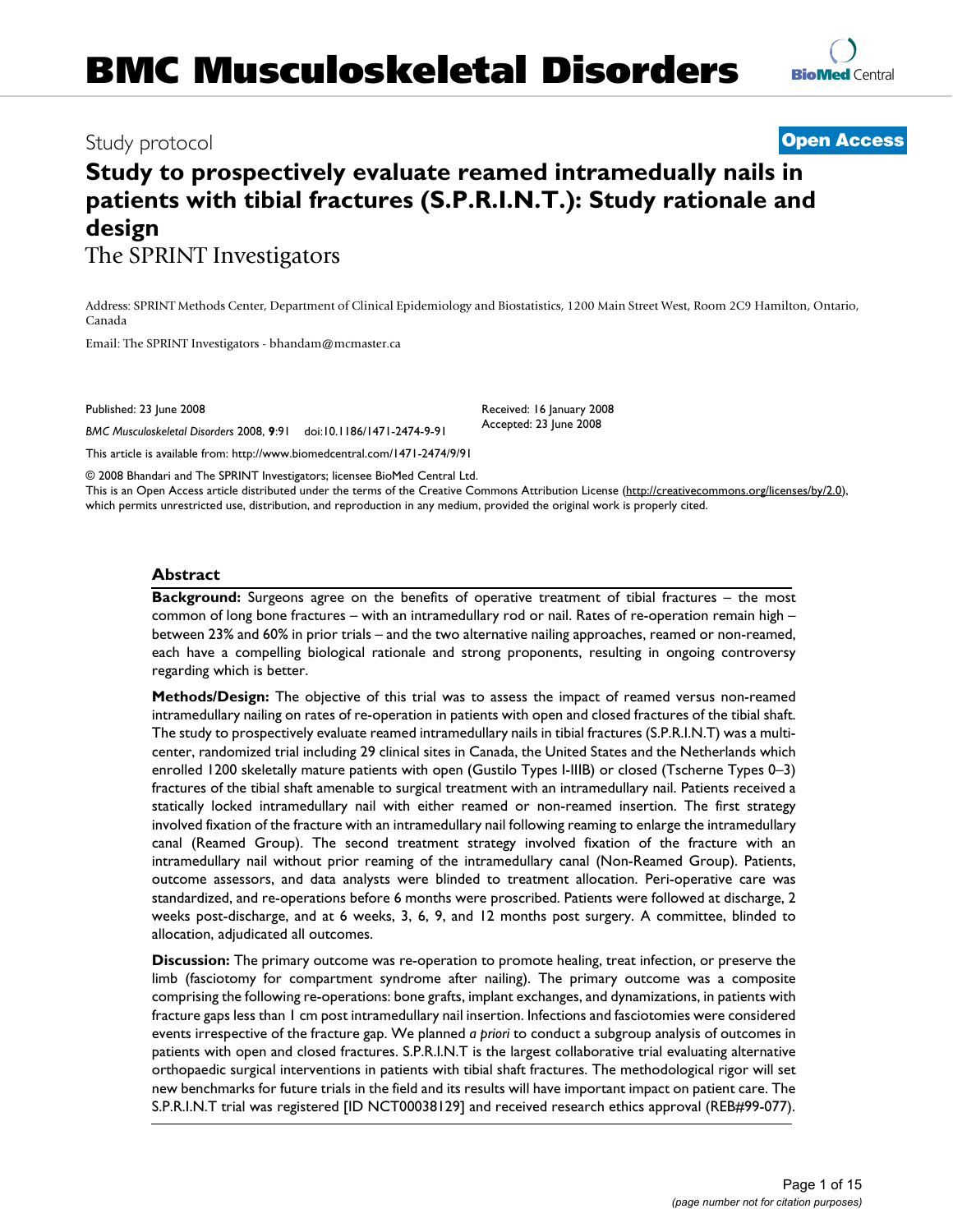# **Background**

The S.P.R.I.N.T trial protocol was developed as a multicenter, blinded randomized controlled trial (RCT) to compare alternative intramedullary techniques in 900 patients with closed and open tibial shaft fractures. The trial received joint funding from the Canadian Institutes of Health Research and the National Institutes of Health. This article provides the rationale and design of the original S.P.R.I.N.T protocol. We also provide a detailed report of the major protocol changes made during the study execution. Specifically, we present changes made in response to the first interim analysis including a revision of our sample size estimates and a refinement of the primary composite outcome.

## *Magnitude of the problem*

Fractures of long bones constitute the majority of emergency operating room procedures in most trauma centres. Of these long bone injuries, tibial fractures are the most common. The National Center for Health Statistics reports an annual incidence of 492,000 fractures of the tibia and fibula per year in the United States [1]. Patients with tibial fractures remain in hospital for a total of 569,000 hospital days and incur 825,000 physician visits per year in the United States [1].

Tibial fractures are prone to complications [2-5]. The lack of a circumferential soft tissue envelope around the bone makes the bone ends more likely to fail to unite (nonunion). Approximately 50,000 North Americans suffer each year from these nonunion complications [6]. Nonunions may require secondary operations to promote fracture healing. In addition to the risk of general anesthesia and early post-operative venous thromboembolism complications [7-9], patients who require re-operation face additional rehabilitation and time off work. Furthermore, reoperations result in substantial resource consumption and indirect costs due to decreased productivity. Management strategies to best minimize these frequent complications and resulting re-operations have proved controversial.

# *Historical management of tibial fractures*

Over the last 20 years, surgeons have used four management approaches for tibial fractures: intramedullary nail fixation [10-12], plate fixation [13], external fixation [14] and casting or functional bracing [15-17]. While it may be preferable to cast a closed tibial shaft fracture, most surgeons agree that in certain unstable fracture patterns, casts will not maintain adequate fracture alignment [18]. In recent years, surgeons have moved away from plates and external fixators in favour of intramedullary nails in the operative treatment of both closed and open tibial fractures [19]. To clarify this issue, we conducted a meta-analysis examining evidence regarding the treatment of open

tibial fractures. We identified randomized trials (RCTs) comparing plates with external fixators [20] and intramedullary nails with external fixators [21-25]. The pooled estimate from 5 studies ( $n = 396$  patients) that compared external fixators to non-reamed intramedullary nails showed a large reduction in the risk of re-operation with non-reamed nails, and an associated narrow confidence interval (relative risk 0.51, 95% CI 0.37–0.69) [21- 25]; therefore, we can be confident that intramedullary nailing will reduce the rate of re-operation by over one third. Although most surgeons agree that intramedullary nails are the preferred treatment, the choice of reamed versus non-reamed nail insertion remains controversial.

#### *Rationale for the two dominant approaches*

Surgeons currently favor the use of interlocking intramedullary nails to reduce both nonunion and infection rates; however, they do not agree on the optimal approach to nailing. Reaming of the medullary canal, with placement of a large nail to ensure optimal biomechanical stability while promoting healing, and the use of a non-reamed nail, to maintain blood flow to the cortical bone to promote healing, both have strong rationale and ardent advocates.

#### *Reamed Intramedullary Nails*

Research supporting the use of reamed intramedullary nails has focused on the increased blood flow to soft tissues and the superior biomechanical stability of reamed nails. For example, Schemitsch et al have shown in a sheep tibial fracture model that reaming prior to nail insertion significantly increases muscle and surrounding soft tissue blood flow in comparison to unreamed nails. This increase persists for up to 6 weeks [26]. Utvag et al confirmed these findings in a rat femoral fracture model [27]. Increased blood flow to soft tissue may also improve cortical blood flow: Grundnes and colleagues have demonstrated 5-fold increases in cortical blood flow following reamed nailing of rat femurs when compared to the control [28]. In addition to possible advantages from increased blood flow, investigators have documented the biomechanical superiority of large diameter nails versus smaller diameter nails [29,30].

## *Non-Reamed Intramedullary Nails*

Massive destruction of the endosteal blood supply (up to 70%) following intramedullary reaming has been independently reported by Rhinelander and Olerud [31-33]. In a canine tibial fracture model, Klein et al. have shown that non-reamed nailing also disturbs cortical circulation [34]. Using a similar model, Hupel et al. have demonstrated that a non-reamed intramedullary nail allows superior cortical revascularization at 11 weeks when compared to a tight-fitting nail [35]. Schemitsch has shown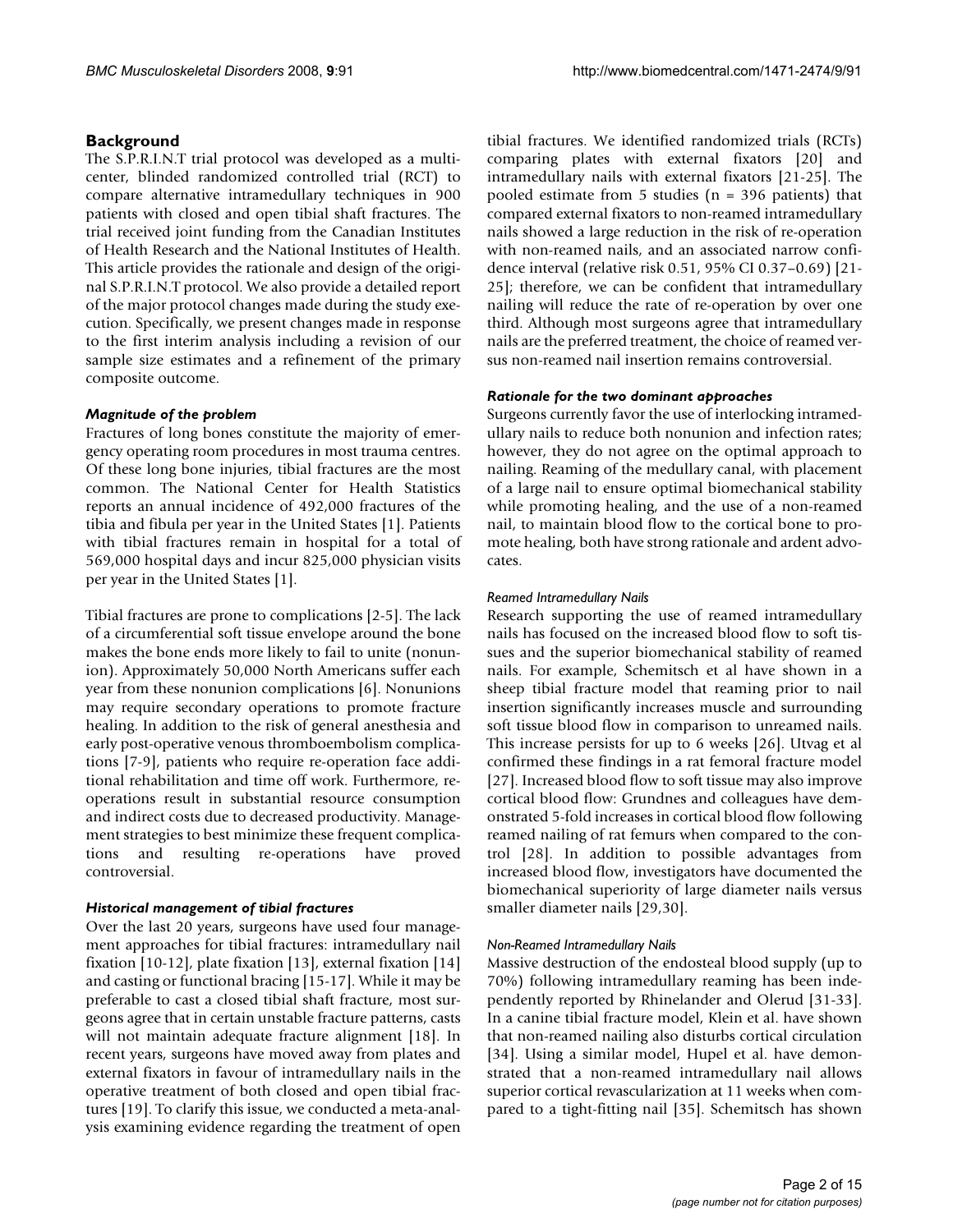that significant increases in cortical bone porosity are associated with reamed intramedullary nails [36].

In summary, experimental data suggest that reamed nails offer greater biomechanical stability and increased soft tissue blood flow, while non-reamed nails preserve blood flow to the bone. While both arguments are persuasive, evidence of the impacts of these biologic alterations on outcomes that are important to patients would be more compelling data in guiding clinical practice.

# *Reamed and non-reamed nails: effect on important outcomes*

Both nonunion of the bone [37-40] and infection at the implant-bone interface [41,42] may necessitate a second operation to promote fracture healing. Because of the risks and costs to the patient, and the costs to the health care system, reoperation represents an important outcome from both individual and societal points of view. Our meta-analysis of RCTs [43] suggested that reamed intramedullary nailing of lower extremity femoral and tibial bone fractures results in significantly fewer nonunions than non-reamed nailing [44-52] (pooled relative risk 0.33, 95% CI 0.16 to 0.68). Evaluation of fracture subgroups further suggested a large treatment effect favoring reamed nails in femoral fractures (relative risk: 0.24, 95% CI, 0.07–0.82), but a less persuasive effect in tibial fractures (relative risk 0.44, 95%CI 0.21–0.93) [43].

Because the biology of open tibial fractures is different from that of closed fractures, the relative impact of reamed and non-reamed nailing may differ in these sub-populations. The significant soft tissue damage and stripping of the periosteum from the cortical bone, which is common in open fractures, has the potential to compromise blood supply to that region [53]; therefore, the preservation of endosteal, or intramedullary, blood supply may be more important. Opponents of reamed nails believe that the disruption of endosteal blood supply, as a result of intramedullary reaming, increases the risk of nonunion for the fracture.

To clarify this issue, we conducted a second meta-analysis examining evidence regarding the treatment of open tibial fractures [54]. We identified two small RCTs that compared reamed and non-reamed intramedullary nails. The small sample sizes (total  $n = 132$ ) in the two studies that have compared reamed nails [44,50] is reflected in the wide confidence intervals around the trend in favor of reamed nails in the risk of re-operation (0.75, 95% CI, 0.43–1.32) in comparison to non-reamed nails. The trends in favor of reamed nails in open tibial fractures are consistent with findings of our prior meta-analysis.

# *Is the answer in for tibial fractures?*

Despite the results of these two meta-analyses, uncertainty about the optimal treatment for tibial fractures remains. Reasons for this uncertainty ensue:

1. The tibia differs biologically from the femur because it does not have a circumferential soft tissue envelope that partly provides the blood supply to the bone. While the intact soft tissue envelope around the femur is adequate to maintain blood supply to the bone and promote fracture healing following intramedullary reaming, this may not be the case for tibial shaft fractures. Thus, the biological case for reaming is weaker in tibial fractures.

2. While the evidence from our first meta-analysis strongly favours the use of reamed intramedullary nails in the treatment of femoral fractures (relative risk: 0.24, 95% CI, 0.07–0.82), the effects of reamed nails in tibial fractures are not as persuasive (relative risk 0.44, 95%CI 0.21–0.93) [43].

3. Current opinions in the treatment of tibial shaft fractures among orthopaedic traumatologists remain divergent. We previously surveyed a 20% random sample of members of the Canadian Orthopaedic Association. Of the 60 respondents who treat tibial fractures, 35 (58%) indicated that they thought reamed nails were superior and 25 indicated (42%) that they thought non-reamed nails were the same or better than reamed nails. For open tibial fractures: 31 (52%) believed non-reamed nails were superior whereas 29 (48%) believed reamed nails were the same or better. The results demonstrate a lack of predominant nail preference for both open and closed fractures. Our findings were supported in a large international survey of surgeons (Table 1).

Only a large RCT would resolve the remaining, legitimate, scientific uncertainty, and the continuing controversy in the clinical community.

# **Methods/Design**

The primary objective was to assess the impact of reamed and non-reamed intramedullary nailing on rates of reoperation (including nail exchange, bone grafts, dynamization, and fasciotomy) in patients with post-operative fracture gaps less than 1 cm following intramedullary nailing and re-operation for deep infection irrespective of the post-operative fracture gap.

The secondary objective was to assess the impact of reamed and nonreamed intramedullary nailing on functional status (Short Form-36 (SF-36), Short Musculoskeletal Functional Assessment (SMFA), Health Utilities Index (HUI), Tibia Knee Pain Questionnaire) and return to normal activities.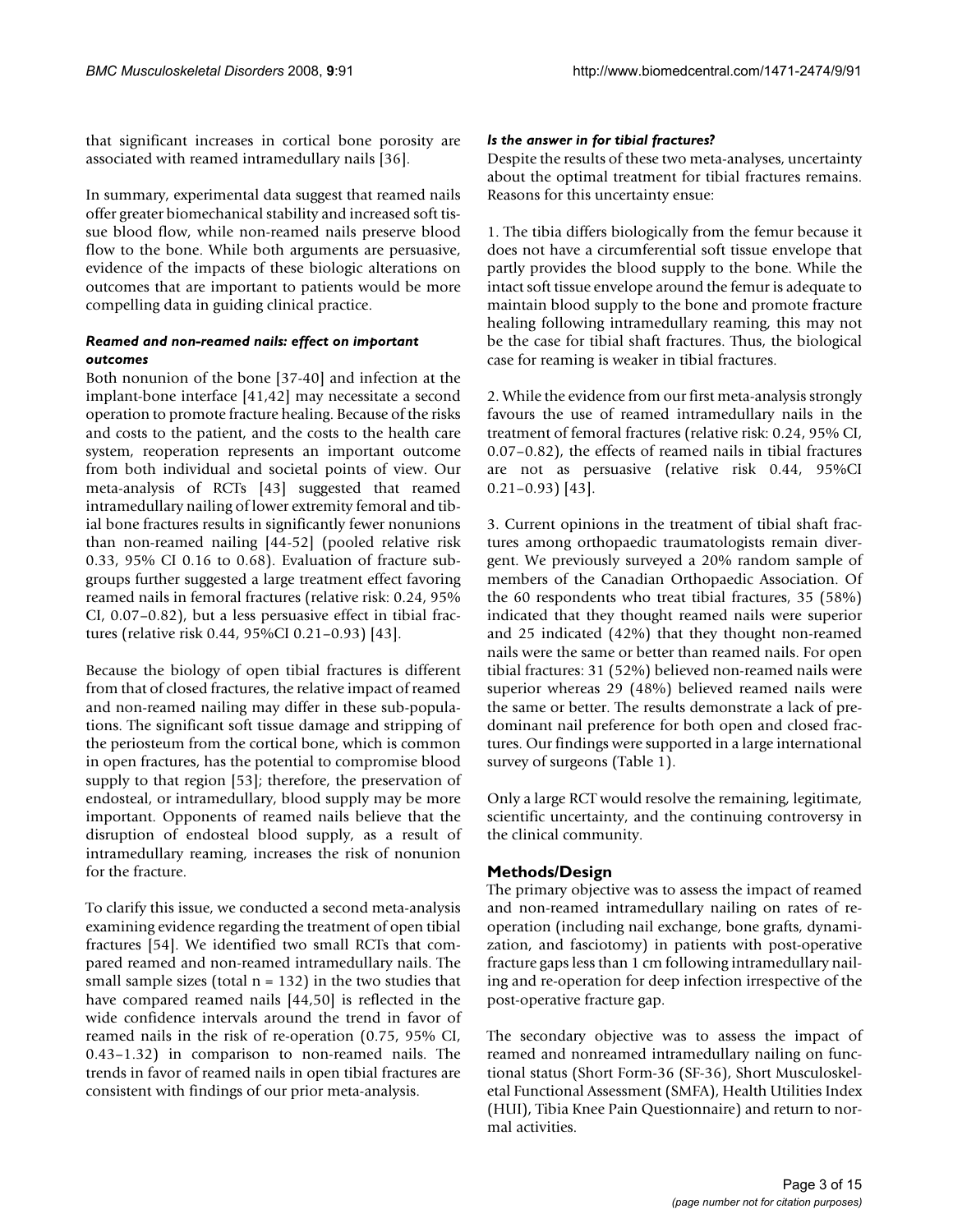| Type of Fracture                           | Type of Implant (%)     |        |                  |                      |
|--------------------------------------------|-------------------------|--------|------------------|----------------------|
|                                            | <b>External Fixator</b> | Plate  | IM Nail (Reamed) | IM Nail (Non-Reamed) |
| <b>CLOSED FRACTURES</b>                    |                         |        |                  |                      |
| Closed Fractures (Low Energy) *            | 0.5                     | 3.2    | 76.0             | 20.3                 |
| Closed Fractures (High Energy)             | $1.8 +$                 | 2.1    | $60.4+$          | $35.6+$              |
| Closed Fractures with Compartment Syndrome | $12.2+$                 | $7.4+$ | $34.9+$          | $45.5+$              |
| <b>OPEN FRACTURES</b>                      |                         |        |                  |                      |
| Grade I Open Fractures                     | 3.4                     | IJ     | 54.5             | 41.0                 |
| Grade II Open Fractures                    | $  \cdot  $ . $  \#$    | 0.8    | 46.3#            | 41.8                 |
| Grade IIIa Open Fractures                  | 30.6#                   | IJ     | 28.8#            | 39.6                 |
| Grade IIIb Open Fractures                  | 50.5#                   | IJ     | 13.6#            | 34.8                 |

#### **Table 1: Implant preference among surgeons (N = 444)**

 $*$  0.8% respondents treated all injuries by non-operative methods. IM = intramedullary

+ significant difference when compared to responses for closed fractures (low energy)

# significant difference when compared to responses for Grade I open fractures (p < 0.01)

From: Bhandari M, Guyatt GH, Swiontkowski MF, Tornetta P 3rd, Hanson B, Weaver B, Sprague S, Schemitsch EH. Surgeons' preferences for the operative treatment of fractures of the tibial shaft. An international survey. J Bone Joint Surg Am. 2001;83-A:1746-52

#### *Trial design*

We initially proposed to enroll 900 patients in a prospective, RCT in which surgeons managed individuals who sustained a fracture of the tibia by one of two strategies. The first strategy involved fixation of the fracture with an intramedullary nail following reaming of the intramedullary canal (Reamed Group). The second treatment strategy involved fixation of the fracture with a smaller intramedullary nail without prior reaming of the intramedullary canal (Non-Reamed Group). Patients enrolled in the trial received post-operative care according to the same standards and protocols. We monitored critical aspects of preoperative and post-operative care and provided immediate feedback to the participating surgeons when any important deviation from protocol occurred. Patients, outcome assessors, and data analysts were blinded to treatment allocation. We monitored re-operation rates at, discharge, 2 weeks post discharge, 6 weeks, 3, 6, 9, and 12 months. In patients with prolonged hospital stays, postoperative follow up forms were completed at their scheduled times and the 2 week post discharge form was completed as originally described (two weeks after the discharge date regardless of hospital stay). We received research ethics approval (REB#99-077) for this study.

#### *Trial interventions*

#### *Reamed nail insertion*

Reaming was conducted over the guide wire with cannulated power reamers. The operating surgeon chose the reamer. To avoid inconsistencies in the degree of reaming, surgeons adhered to the following protocol: 1) Surgeons reamed the intramedullary canal until the first detection of "cortical chatter" (i.e. the reamer just begins to contact the cortical bone of the tibia). 2) The size of the nail (diameter) corresponded to the point of "cortical chatter" (if chatter occurred with a 11 mm reamer, then the nail

size is 11 mm. 3) Following the appearance of "cortical chatter", surgeons reamed 1–1.5 mm larger than the chosen nail's diameter to facilitate its insertion. The chosen nail, which was as long as possible without distracting the fracture by impinging on dense distal metaphyseal bone or protruding above the cortex at the insertion site, was inserted with the appropriate instruments. Distraction of a tibial shaft fracture interferes with healing, so surgeons employed all strategies for achieving cortical contact (up to 10 mm shortening acceptable to achieve contact of fracture ends). The choice of intramedullary nail (i.e. company) and material (titanium or stainless steel) was at the discretion of the operating surgeon.

#### *Non-reamed nail insertion*

Surgeons inserted non-reamed nails across the fracture site with great attention to the prevention of over-distraction. The goal was to achieve cortical contact of the fracture ends. An upper diameter limit of 10 mm was employed for non-reamed nails. Surgeons were instructed that in principle, the nail should be at least 2 mm less than the diameter at the isthmus of the tibia on anteroposterior and lateral radiographs.

#### *Interlocking screws*

All fractures were interlocked, both proximally and distally. Surgeons used at least one proximal locking screw and one distal locking screw. The number of screws, one, two, or three was left to the discretion of the surgeon.

#### *Peri-operative treatment common to both groups*

To ensure similar peri-operative regimens, participating centres standardized key aspects of pre- and post-operative care.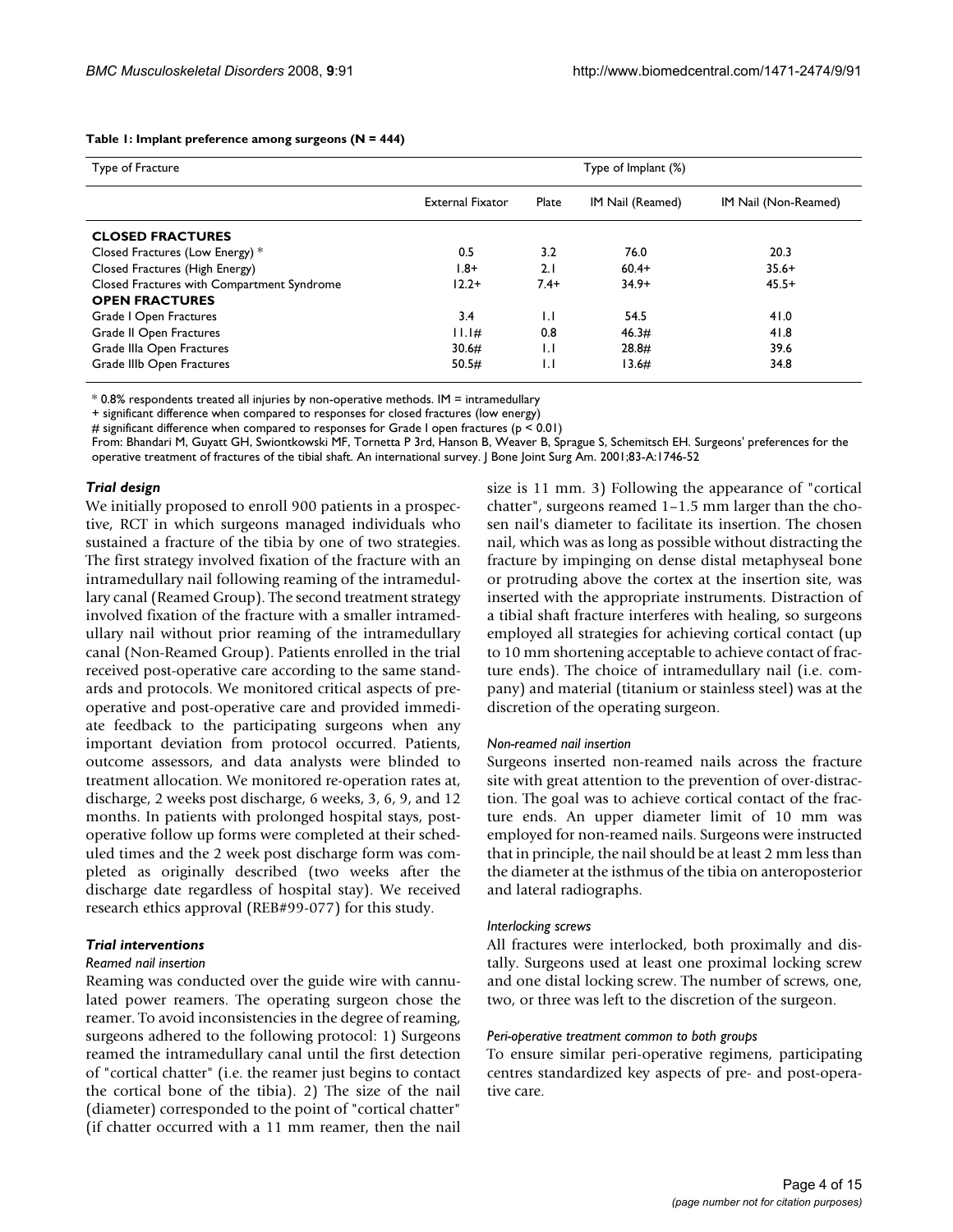In Closed Fractures: 1) Pre-operative antibiotic administration was continued for 24 hours post-operatively (specific antibiotic regimens at the discretion of the operating surgeon: gram positive coverage). 2) Cortical contact of the fracture ends guided weight bearing. If cortical contact was achieved, patients were allowed to weight bear as tolerated. However, when cortical contact was not achieved, patients are allowed to partially weight bear on the affected limb until a definitive procedure to achieve contact was performed. 3) Dynamization, a technique in which the interlocking screws are removed distally to allow compression at the fracture site, was allowed prior to 6 months only if the fracture is distracted following nail insertion. 4) Participating surgeons did not offer stimulation modalities to promote bone growth including ultrasound and electrical stimulation during the one-year of follow-up.

In Open Fractures: 1) Pre-operative intravenous antibiotic administration included a cephalosporin and an aminoglycoside which were continued for 72 hours postoperatively (specific antibiotics used at the discretion of the attending surgeon. The recommended guidelines included: cephalosporin (ancef) I.V. for Grade I-II injuries, ancef I.V. and aminoglycoside (gentamycin) I.V. for Grade III injuries, and ancef I.V., gentamycin I.V. and penicillin for gross contaminated injuries). 2) Copious irrigation and debridement of soft tissues and contaminated bone was repeated as necessary, 3) Delayed wound closure, split thickness skin grafting, or muscle flaps (for grade IIIB only) occurred by 7 days following the initial surgery. 4) Weight bearing, dynamization, and the use of stimulation modalities as per closed fractures.

# *Randomization*

We stratified patients by centre and according to whether they had sustained a closed or open fracture of the tibia. We randomized in blocks; clinical centres were unaware of the block size. We defined the patient as the unit of randomization. Therefore, single patients with bilateral tibial shaft fractures were randomized to one treatment alternative only. Both fractures were treated with either reamed or non-reamed nailing. We anticipated that randomization would lead to approximately the same number of such patients in the two groups. We considered single or bilateral fractures as an additional stratification variable, but decided that the risk of empty cells was too great.

The research coordinator or resident/fellow ensured that the patient met all eligibility and, as close to surgery as possible, called the 24-hour telephone computer randomization system (toll free number) at the methods centre. The research coordinator or resident/fellow entered their unique hospital site code, patient hospital identification number, and the type of fracture (open, closed, or both). Following this procedure, the computer then provided the caller with a treatment allocation (reamed or non-reamed intramedullary nail). This procedure guaranteed concealed randomization. Also, the system does not allow patients to be randomized more than once.

Each randomization package contained the following case report forms: eligible included patient form, baseline characteristics form, medications form (which will collect information on NSAIDS, anti-inflammatory drugs, anticonvulsants, oral steroids, and statins), fracture characteristics form, surgical report form, peri-operative data form, follow up report form (for each visit), Short Musculoskeletal Function Assessment questionnaire, Health Utilities Index questionnaire, Short Form-36 questionnaire, Tibia Knee Pain questionnaire, protocol deviation form, missed follow up form, early withdrawal form, and excluded patient form. Randomization packages containing all the relevant forms were mailed to each center prior to the study start. The research coordinator confirmed receipt and completeness of randomization packages prior to study start. The research coordinator at each participating centre also ensured that all relevant case report forms were complete and faxed to the Methods Centre as soon as completed. Figure 1 summarizes key stages in this process.

Early after we initiated screening and recruitment across participating sites, we identified a higher than expected crossover rate from the non-reamed to the reamed nails. One explanation for crossovers was the apparent enrolment of patients with tibial intramedullary canals that were too narrow to allow the passage of a smaller diameter non-reamed nail. To address this issue, we revised our randomization system to ensure that investigators confirmed at least a 9.5 mm diameter of the tibial intramedullary canal at the isthmus (i.e. the narrowest point) prior to randomizing the patient. This modification assured that patients were eligible for either surgical approach.

# *Protecting against sources of bias*

# *Adjudication of events*

A blinded Central Adjudication Committee (CAC) reviewed reports of all re-operations as soon as possible after each event was reported to the methods center, decided if a re-operation meeting study criteria had occurred, and if so, categorized the nature of the re-operation.

All centres emailed digital photographs of the required xrays to the S.P.R.I.N.T. methods centre. In addition, site coordinators mailed all relevant hospital records. All relevant blinded patient records (DataFax Case Report Forms, chart notes, and x-rays) were posted on a specially designed, and password protected, internet website for adjudication. We were concerned that the size of the nail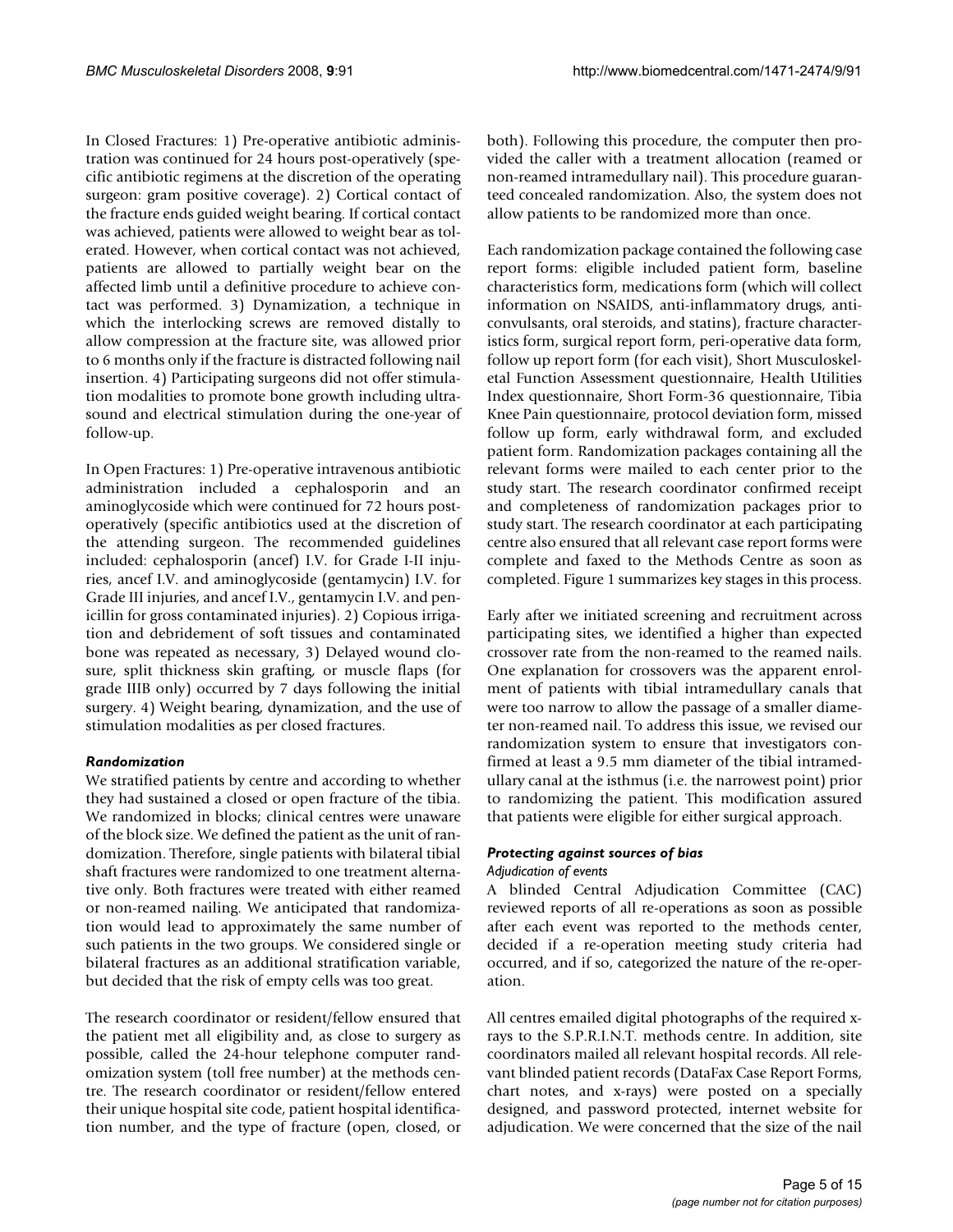|                                   |                                                                               | Data Collected                                                   |
|-----------------------------------|-------------------------------------------------------------------------------|------------------------------------------------------------------|
| <b>Identification of Patients</b> | Direct referral-within centre,                                                |                                                                  |
|                                   | or between centres                                                            |                                                                  |
|                                   |                                                                               |                                                                  |
|                                   |                                                                               |                                                                  |
| Assessment of Patient Eligibility | Study explanation                                                             |                                                                  |
|                                   | History-review eligibility criteria,<br>and other relevant medical conditions | <b>Eligibility Form</b>                                          |
|                                   |                                                                               | <b>Baseline Characteristics Form</b>                             |
|                                   | Physical Examination<br>Radiographs                                           |                                                                  |
|                                   | Informed Consent, if eligible                                                 | <b>Informed Consent</b>                                          |
|                                   |                                                                               |                                                                  |
|                                   | All eligible patients who consent to the trial                                |                                                                  |
|                                   |                                                                               |                                                                  |
|                                   |                                                                               |                                                                  |
| Randomization                     | 24 HOUR TOLL FREE NUMBER                                                      |                                                                  |
|                                   | Eligibility criteria reviewed again                                           |                                                                  |
|                                   | Key information recorded                                                      | Randomization Form at                                            |
|                                   | at Methods Centre                                                             | <b>Methods Centre</b>                                            |
|                                   | Randomization issued to patient                                               |                                                                  |
|                                   |                                                                               |                                                                  |
|                                   |                                                                               |                                                                  |
|                                   |                                                                               |                                                                  |
| Surgery                           | Either reamed or non-reamed                                                   | Surgical Report Form                                             |
|                                   | surgical protocols will be followed                                           |                                                                  |
|                                   |                                                                               |                                                                  |
|                                   |                                                                               |                                                                  |
|                                   |                                                                               |                                                                  |
|                                   | <b>Follow-Up Schedule</b>                                                     |                                                                  |
| Hospital Discharge                | Assessment of outcome events                                                  | Follow-Up Form, SF-36,                                           |
|                                   |                                                                               | HUI, SMFA, Tibia Knee Pain Questionnaire                         |
|                                   |                                                                               |                                                                  |
| 2 Week Post-Discharge             | Assessment of outcome events                                                  | SF-36, HUI                                                       |
|                                   |                                                                               |                                                                  |
| 6 Week Post-Surgery               | Assessment of outcome events                                                  | Follow-Up Form                                                   |
|                                   |                                                                               |                                                                  |
| 3 Month                           | Assessment of outcome events                                                  | Follow-Up Form, SF-36,                                           |
|                                   |                                                                               | HUI, SMFA                                                        |
|                                   |                                                                               |                                                                  |
| 6 Month                           | Assessment of outcome events                                                  | Follow-Up Form, SF-36,                                           |
|                                   |                                                                               | HUI, SMFA                                                        |
|                                   |                                                                               |                                                                  |
| 9 Month                           | Assessment of outcome events                                                  | Follow-Up Form                                                   |
|                                   |                                                                               |                                                                  |
| 12 Month                          | Assessment of outcome events                                                  | Follow-Up Form, SF-36,<br>SMFA.<br>HUI,<br>Tibia<br>Knee<br>Pain |
|                                   |                                                                               | Questionnaire,                                                   |
|                                   |                                                                               | 12 month Follow-Up Form                                          |
|                                   |                                                                               |                                                                  |
|                                   |                                                                               |                                                                  |

#### **Figure 1 Recruitment and Follow-Up Schedule.**

would be sufficient to unmask the allocation of treatment as non-reamed nails are smaller in diameter. To mask the allocation of treatment, we photo-edited to crop the digital radiograph to include only the fracture site.

For those fractures that surgeons reported to have less than 50% cortical contact between fracture ends, all adjudicators determined the fracture gap. For all suspected study events, adjudicators judged the following: size of fracture gap, re-operation planned or unplanned, appropriateness of re-operation, and whether it was a study event. Any disagreements were resolved by conference call. If adjudicators could not reach consensus, additional information was requested from the participating site to clarify areas of uncertainty. All decisions made by the committee were final.

#### *Contamination and co-intervention*

Crossovers were likely to occur only when, in the operating room, the surgeon found an extremely narrow intramedullary canal in a patient allocated to non-reamed nailing and undertook limited reaming to allow insertion of a nail. Any patients who did cross were analyzed in the group to which they were allocated, maintaining the intention to treat approach we planned for the analysis.

Surgical co-intervention, such as a general, neurosurgical or orthopaedic procedure, were likely to confound outcomes. Our standardization of management protocols limited co-intervention, and we documented the use of drugs that affected the bone, and major additional procedures that patients underwent (Table 2).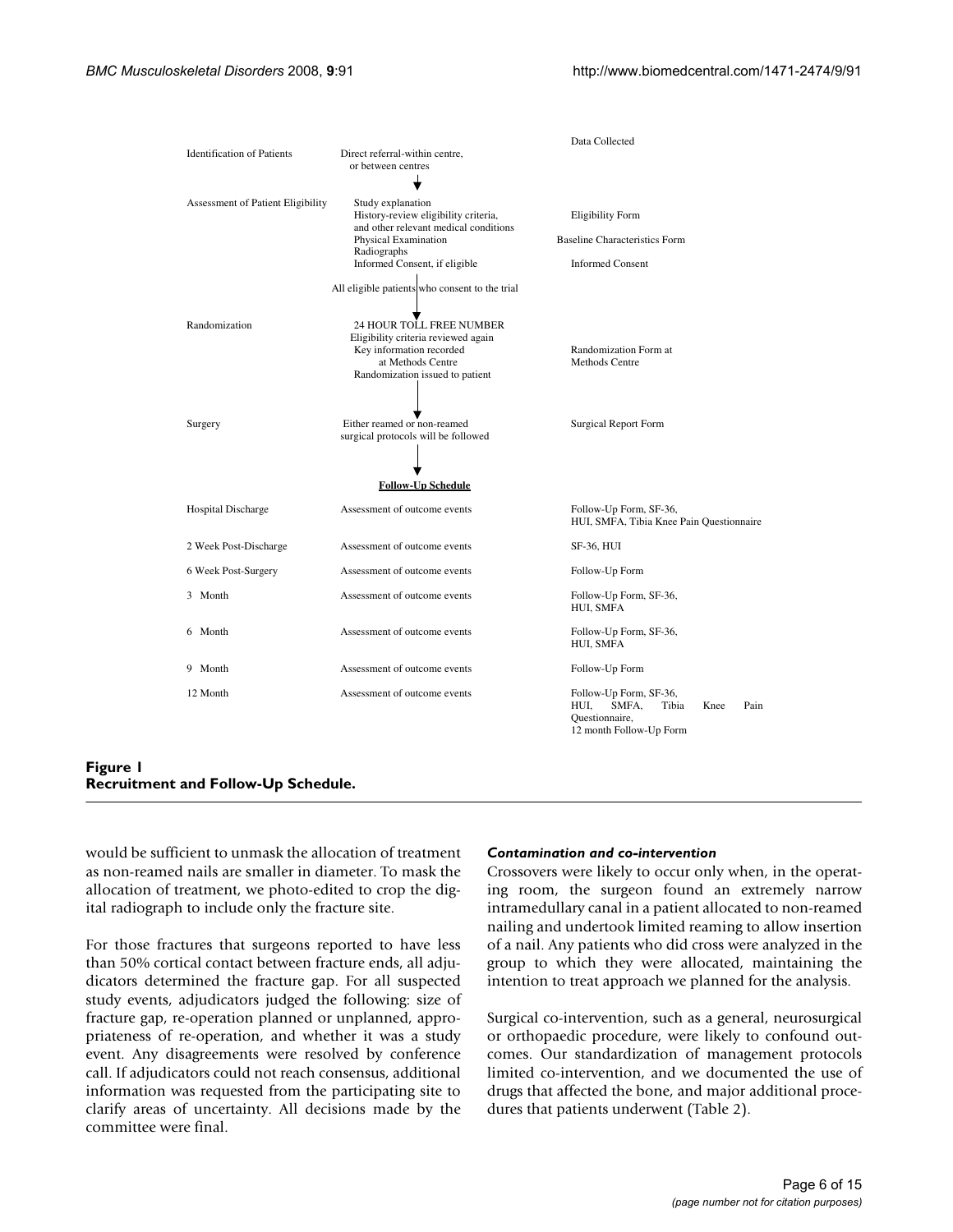| Table 2: Major additional procedures in S.P.R.I.N.T patients |  |  |
|--------------------------------------------------------------|--|--|
|--------------------------------------------------------------|--|--|

|                                                 | Total (%)  | Reamed (%) | Non-Reamed(%) |
|-------------------------------------------------|------------|------------|---------------|
| Additional Procedures (n,%) <sup>+</sup>        |            |            |               |
| Yes                                             | 310(25.3)  | 166(26.7)  | 144(23.8)     |
| Fixation of other LE fracture                   | 132 (42.6) | 74 (44.6)  | 58 (40.3)     |
| <b>Fixation of UE fracture</b>                  | 65(21.0)   | 30(18.1)   | 35(24.3)      |
| Fixation of pelvic/acetabular                   | 17(5.5)    | 11(6.6)    | 6(4.2)        |
| Upper extremity amputation                      | 0(0.0)     | 0(0.0)     | 0(0.0)        |
| Fixation of non-eligible tibial f               | 27(8.7)    | 12(7.2)    | 15(10.4)      |
| Laparotomy                                      | 8(2.6)     | 3(1.8)     | 5(3.5)        |
| Lower extremity amputation                      | 2(0.6)     | 1(0.6)     | 1(0.7)        |
| Craniotomy                                      | 4(1.3)     | 4(2.4)     | 0(0.0)        |
| Spine fracture                                  | 4(1.3)     | 3(1.8)     | 1(0.7)        |
| Removal hardware                                | 7(2.3)     | 3(1.8)     | 4(2.8)        |
| Other wound closure                             | 91 (29.4)  | 53 (31.9)  | 38 (26.4)     |
| Fasciotomy                                      | 8(2.6)     | 5(3.0)     | 3(2.1)        |
| Fixation of facial fracture                     | 2(0.6)     | 1(0.6)     | 1(0.7)        |
| Drain insertion                                 | (0.3)      | 0(0.0)     | 1(0.7)        |
| Knee dislocation repair                         | 2(0.6)     | 0(0.0)     | 2(1.4)        |
| (given as % of those with additional fractures) |            |            |               |
| No                                              | 916(74.7)  | 456 (73.3) | 460 (76.2)    |

## *Study eligibility criteria*

Inclusion criteria.**1**. Men or women who were skeletally mature (age 18 years or older) **2**. Fracture of the tibia that had complete anterioposterior and lateral radiographs **3**. Closed or open fractures (Tscherne Grade 0–3, Gustillo Grade I-IIIB) [57-59]**4**. Fracture that required operative treatment (failure to maintain alignment with conservative treatment). **5**. Provision of informed consent.

Individuals were excluded from the study if they had the following characteristics:

**1**. Fractures were not amenable to intramedullary nailing (<5 cm distal to the tibial tubercle, or < 5 cm proximal to the tibiotalar joint). **2**. Inability to pass an unreamed nail. **3**. Fractures that had associated neurovascular deficits (Gustillo Grade IIIC injuries) [58,59]. **4**. Pathologic fractures. **5**. Surgical delay of > 12 hours from time of injury (open fractures) [60]. **6**. Surgical delay of > 3 weeks from time of injury (closed fractures). **7**. Retained hardware in the affected limb that interfered with intramedullary nailing. **8**. Associated fractures of the foot, ankle, or knee. **9**. Likely problems, in the judgment of the investigators, with maintaining follow-up. We excluded, for example, patients with no fixed address, those who reported a plan to move out of town in the next year, or intellectually challenged patients without adequate family support.

Participating centers identified patients through direct referral. Each surgeon or designated fellow or resident conducted a history and physical examination and completed a check list based upon study eligibility. The resident/fellow or research coordinator obtained informed

consent. Figure 1 outlines the key aspects of the recruitment.

We registered all patients who met the inclusion criteria and documented reasons for failure to randomize. The CAC adjudicated all situations where eligibility was in doubt. The CAC included the Study Biostatistician (SW), the Principal Investigator (MB, orthopaedic surgeon), the co-principal investigator (GHG, internist/methodologist), and four orthopaedic surgeons (PT, MFS, DS, EHS).

After the first interim analysis  $(N = 332$  patients), we expanded the eligibility criteria to allow surgeons to use their own best judgment to determine if the fracture was amenable to intramedullary nailing. Specifically, surgeons did not exclude patients whose fractures were <5 cm distal to the tibial tubercle, or <5 cm proximal to the tibiotalar joint if they judged it as amenable to intramedullary nailing. We also revised our exclusion criteria #8 above to the following: Surgeons could randomize a patient if the fractures did not interfere with the intramedullary nailing. We also allowed fractures that could be separately fixed without compromising placement of an intramedullary nail.

#### *Frequency and duration of follow-up*

Follow up continued for a period of one year. At the oneyear follow up visit, the surgeon also documented any reoperations that were planned for the patient after oneyear. Clinical and radiographic assessments occurred at the time of admission to hospital (baseline), hospital discharge, 2 weeks post discharge, 6 weeks, 3, 6, 9, and 12 months post-intramedullary nailing (Figure 1). Follow up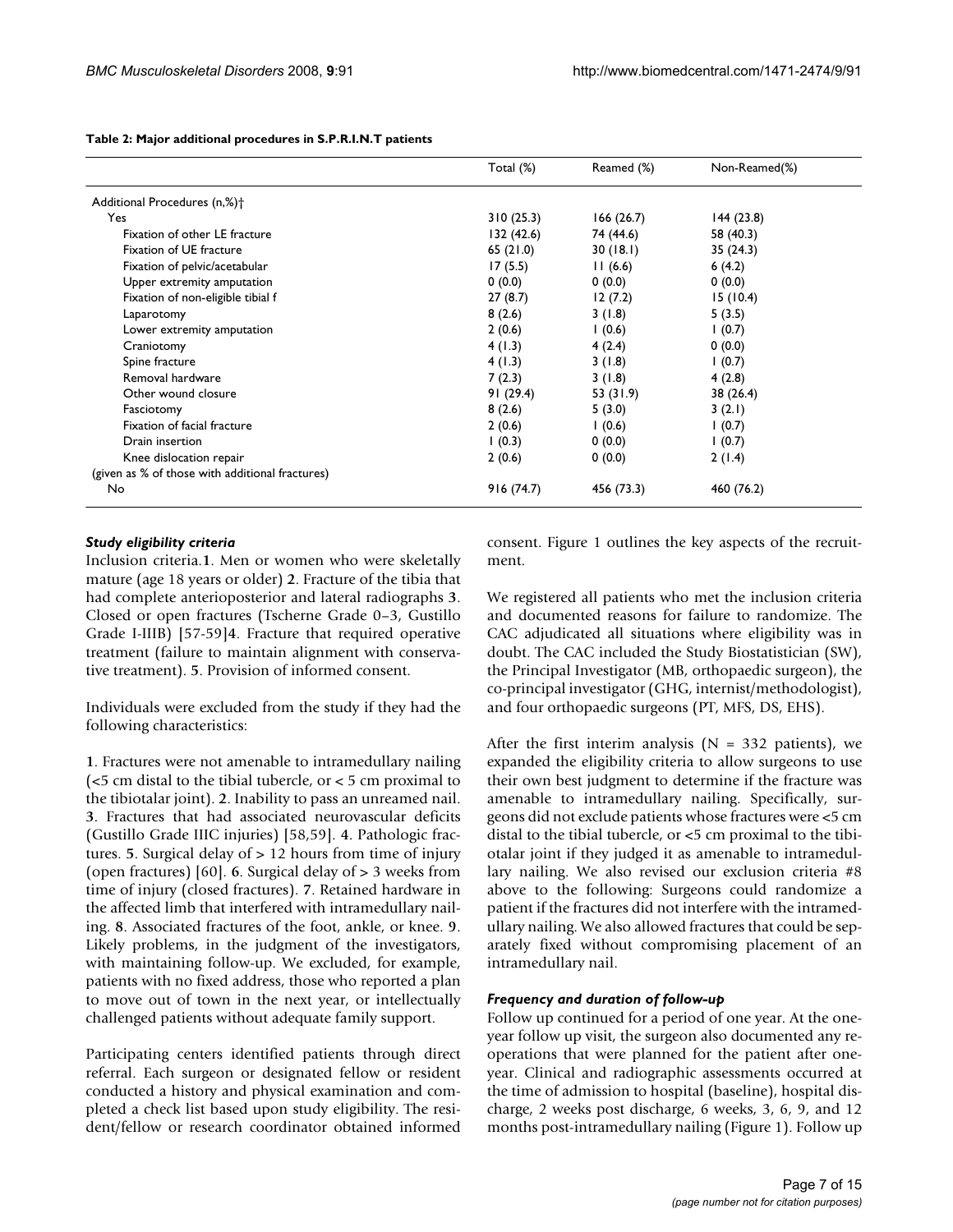assessment included subsequent operative procedures, the reason for the procedure, and functional status.

Two factors dictated the choice of 1 year follow up period: 1) All participating surgeons agreed that the decision to reoperate on a tibial fracture would occur within the first year following surgery in all, or virtually all, patients. 2) Previous randomized trials had reported closed tibial fractures to heal at a mean 3.9 months [48] and open tibial fractures to heal at a mean 7 months [44]. Thus, all of the closed fracture re-operations, and over 95% of the open fracture re-operations, occur within one year. Since increasing follow up beyond one year would yield very little additional information on re-operation rates, efficient use of resources dictated a one-year follow up.

# *Outcome measures*

# *Primary outcome*

We originally described our primary outcome as re-operation within 1 year of the initial surgery. Surgical procedures considered as primary events included: 1) bone grafts, 2) implant exchange or removal (broken nail or deep infection), and 3) debridement of bone and soft tissue from deep infection. We assessed re-operation at follow up visits of hospital discharge, 6 weeks, 3 months, 6 months, 9 months, and 1 year. The attending physicians documented any subsequent operative procedure directed specifically towards improving fracture healing at each follow up visit.

After the first interim analysis in January 2003, when 332 patients had been enrolled, the event rate was substantially lower than anticipated from our review of previous studies. In response, we proposed, and both the Data Safety and Monitoring Committee (DSMB) (National Institutes of Arthritis, Musculoskeletal and Skin diseases, NIAMS) and the primary funding agency (CIHR) accepted, the adoption of an expanded primary composite outcome. The new primary outcome included re-operation within 1 year of initial surgery in patients with cortical continuity, or less than 1 cm gap between the fracture ends post intramedullary nailing (Table 3). Specific eligible procedures in the composite endpoint included the following: 1) nail replacement, 2) operation for infection, 3) dynamization, 4) removal of locking screw(s) due to hardware breakage (autodynamization) or loosening of screws, 5) drainage of hematomas, and 6) fasciotomy for intra-operative or post-operative compartment syndrome.

Eligible events: To limit a potential bias against the nonreamed nail group among participating surgeons, we proscribed re-operation within the first 6 months following surgery. This allowed sufficient time for most fractures to heal. The only exceptions were subsequent soft tissue coverage procedures, debridement if infection occurred, and nail replacement if nail breakage occurred. Dynamization was allowed prior to 6 months only if a fracture gap remained following insertion of the intramedullary nail. To identify any deviations in protocol, re-operations were noted at the earlier follow up periods (hospital discharge, 6 weeks, and 3 months).

We did not consider the following procedures as study events: 1) re-operations planned at the time of initial surgery; 2) re-operations or dynamizations in patients with a fracture gap of greater than or equal to 1 cm; 3) removal of proximal or distal locking screws after six months that did not dynamize the fracture; 4) soft tissue coverage in the absence of infection; 5) in open fractures, copious irrigation and debridement of soft tissues and contaminated bone repeated as necessary following the initial nailing; 6) amputations; 7) treatment of wound or tissue necrosis in the absence of infection; and 8) re-operations to correct an unacceptable degree of mal-alignment following the initial nailing.

Criteria for undertaking a bone graft included: 1) a fracture with  $a \ge 1$  cm fracture gap and at least 50% circumferential bone loss at the fracture site and 2) failure of progression of fracture healing for at least 2 months accompanied by clinical symptoms of delayed/nonunion (pain, difficulty weight bearing). Criteria to permit exchange intramedullary nailing included: 1) a <1 cm fracture gap and at least 50% circumferential bone loss [61] and 2) failure of progression of the fracture to heal for at least 2 months accompanied by clinical symptoms of delayed/nonunion (pain, difficulty weight bearing).

**Table 3: Fracture gaps, protocol deviation status, and study event status**

| Size of Fracture Gap at the Time of the Initial Surgery* | Protocol Deviation if Re-Operation before 6 Months** | <b>Study Event</b>  |
|----------------------------------------------------------|------------------------------------------------------|---------------------|
| 0 (no fracture gap)                                      | Yes                                                  | Yes - Primary Event |
| Fracture gap less than I cm                              | Yes                                                  | Yes - Primary Event |
| Fracture gap greater than or equal to 1 cm               | No                                                   | No                  |

\* This refers to the magnitude of circumferential bone loss as judged by the adjudicator on review of the post-operative radiograph, or noncircumferential bone loss as judged by the adjudicator in the presence of cortical continuity of 0 or 25% as judged by the surgeon at the time of operation and recorded on our study forms.

\*\* For nonunion, malunion, dynamization, not infection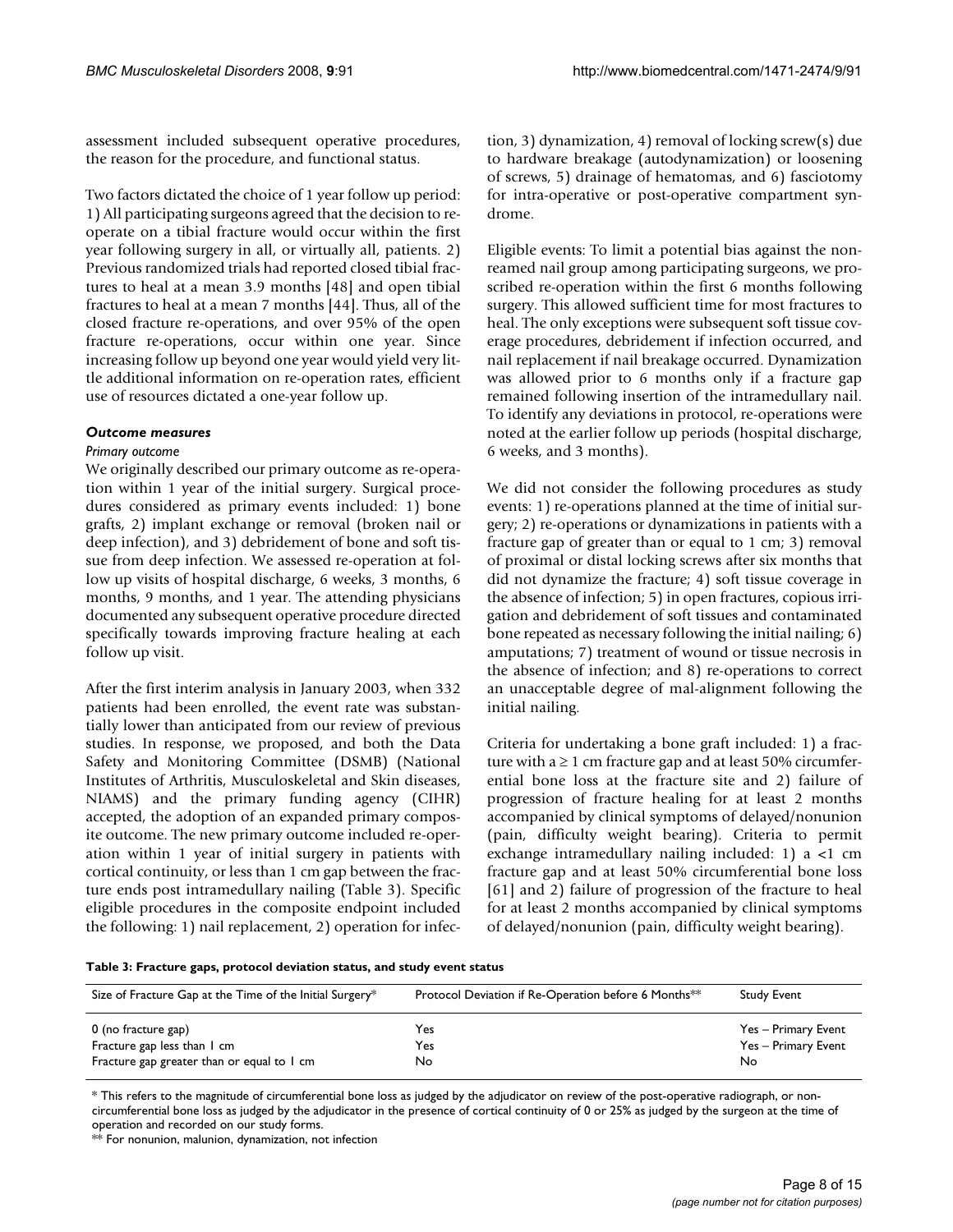We classified the reasons for re-operation as follows: nonunion, malunion (>5 degrees varus/valgus, >10 malrotation degrees, and >1 cm shortening) [62], compartment syndrome, and infection. Criteria for the diagnosis of nonunion included a failure of the fracture to progress towards healing for at least 2 months (although no secondary procedures were allowed for 6 months following the initial intramedullary nailing). This was evident as a persistent fracture line on radiograph and pain on palpation at the fracture site, or the inability to weight bear without pain. We have previously characterized the reliability of utilizing cortical continuity and fracture lines in the assessment of fracture healing [72].

# *Secondary outcome*

We measured functional status as a secondary outcome. Patients completed self-administered functional outcome questionnaires under research coordinator supervision at hospital discharge, 2 weeks post discharge, 6 weeks, and 3, 6, 9, and 12 months post-surgery. Questionnaires included a generic health status measurement instrument, the SF-36 [63-65], a generic utility measure (the Health Utilities Index Mark II/III) [66-68], a disease-specific functional measure targeted to patients with lower extremity fractures (Short Musculoskeletal Function Assessment measure, SMFA) [69,70] and a tibial knee pain questionnaire.

The SF-36 questionnaire was developed from the Medical Outcomes Study [63,64]. It is a self-administered, 36 item questionnaire that measures health-related quality of life in eight domains:1) physical functioning, by measuring the ability to perform a variety of daily activities and tasks that require physical effort (10 items); 2) role limitations due to physical problems(4 items); 3) role limitations due to emotional problems (3 items); 4) vitality, measuring perceived level of energy and fatigue (4 items); 5) freedom from bodily pain (2 items); 6) social functioning (2 items); 7) mental health, by measuring both negative and positive emotional states (5 items); and 8) general health perceptions (6 items). The instrument has been extensively validated and has demonstrated good construct validity, high internal consistency, and high test- retest reliability [63,64]. We considered an important difference to correspond to a moderate effect as defined by Cohen [73] as well as a minimally important difference in the SF-36 as reported by Ware [63]. In both cases, the value is 1/ 2 the standard deviation, equivalent to a 7 point difference in score. Specifying an alpha  $(\alpha)$  level = 0.05, a  $beta(β) = 0.20$  (study power = 80), we required a sample of at least 30 patients to ensure detection of a 1/2 standard deviation improvement.

The Short Musculoskeletal Function Assessment (SMFA) is a 46 item questionnaire that has 6 domains: 1) daily activities, 2) emotional status, 3) arm and hand function, 4) mobility, 5) function index and 6) bothersome index. It has been validated as a measure of patient function [69,70].

As part of a subsequent research protocol for an economic analysis we collected patient utilities utilizing the HUI MarkII/III [66-68].

Additional secondary outcomes included dynamization rates, deep infection rates (bone implant interface), compartment syndrome rates and malunion rates (>5 degrees varus/valgus, >10 malrotation degrees, and >1 cm shortening) [62]. Each of these outcomes will be assessed at follow up visits.

# *Statistical issues*

# *Sample size*

Our choice of sample size was based on the anticipated rate of the primary outcome (re-operation). All statistical hypotheses were two-sided. We chose alpha levels of 0.05 for the primary and 0.01 for the secondary outcomes. We evaluated 7 secondary outcomes, but because they were likely to be correlated the Bonferroni correction would have been excessively conservative we chose not to use this approach. The trial was designed to have a statistical power of 80% for the primary comparison.

Previous studies have reported annual re-operation rates in tibial fracture patients which have ranged from 12–44%, with a weighted pooled risk of 31.6 % (95% confidence intervals: 24.9–39.1%) [43]. After conducting our first blinded interim analysis ( $N = 332$  patients) of patients followed for 1 year, our primary event rate (13%) proved lower than projected from previous RCTs. A number of factors account for our lower rate of re-operation. First, our strict protocol for optimal peri-operative management improved patient care. This improvement in care has, we believe, decreased the frequency of re-operations. Second, our proscription of re-operations for delayed healing prior to six months was a feature not regulated in previous studies [43-54]. Third, we excluded reoperations in patients with fracture gaps  $\geq 1$  cm because it is extremely implausible that the type of nail affects the success in achieving union in such patients. The intervention may still affect infection rates because of the compromise of blood supply associated with reaming. Thus, including re-operations for failure to heal (but not for infection) in such patients would increase the random error in the comparison of the two types of nailing with respect to our primary outcomes. Prior studies included re-operations for failure to heal in patients with fracture gaps greater than 1 cm. Of our first 74 patients with reoperations, 10 had fracture gaps greater than 1 cm and of these, all had re-operations because of failure of union.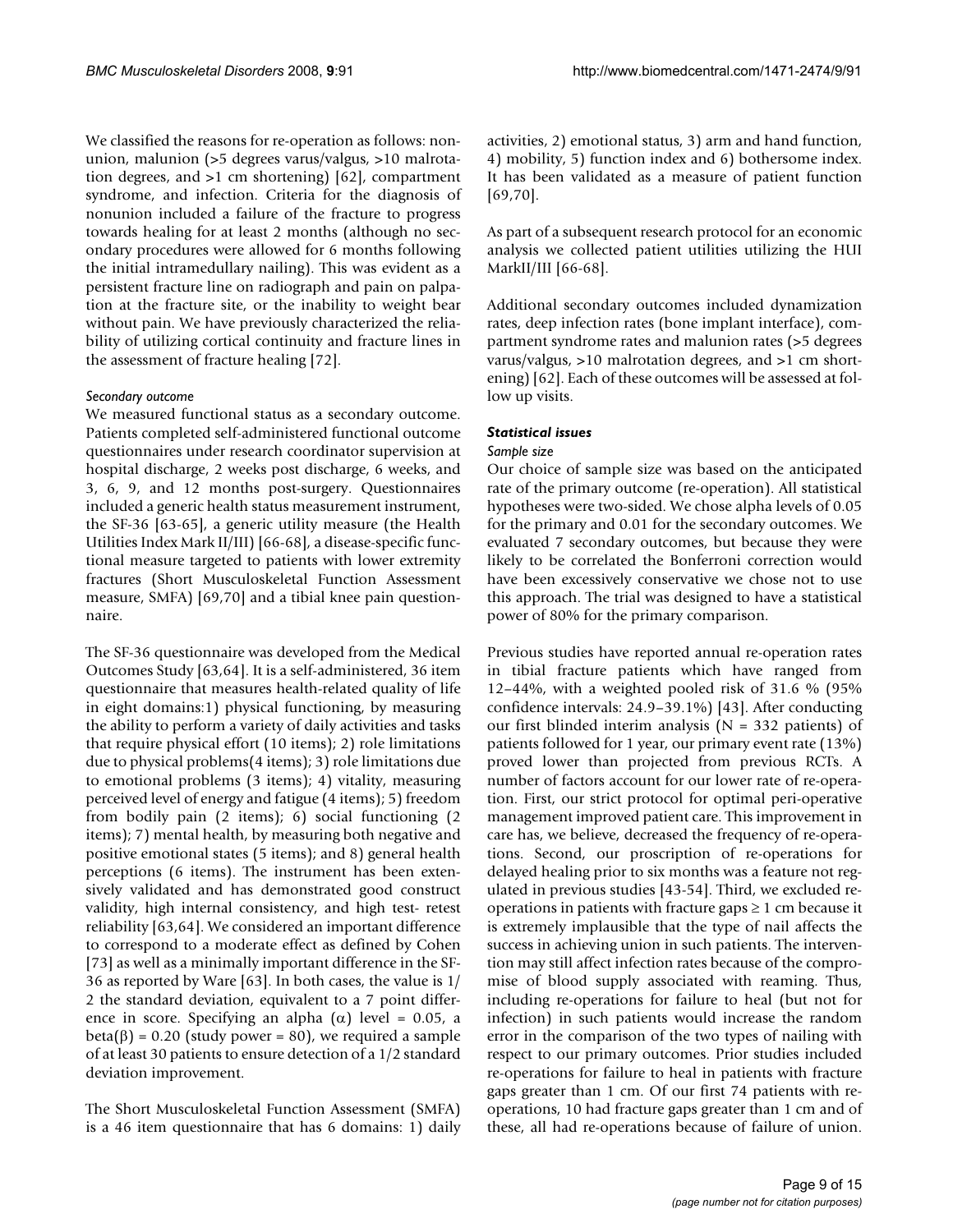With our event rate of 13%, an additional 300 patients (total sample size = 1200 patients) provided adequate study power (87%) for a treatment effect of at least 37%.

We planned *a priori* to separately compare the effects of reamed versus nonreamed intramedullary nailing in patients with closed and with open tibial shaft fractures. We adjusted all analyses for important prognostic factors. Our interim analysis suggested about 30% of our patients had open fractures (101/332). Thus, we anticipated 360 patients (180 per treatment arm) with open fractures at the conclusion of our trial. With an event rate of 20% from the interim analysis of open fractures ( $N = 332$ ) patients), our study would have 81% power to detect a 55% relative risk reduction (RRR), 72% power for a 50% RRR, 49% power for a 40% RRR and 38% power for a 35% RRR in re-operation risk with reamed nails. If our point estimate from our previous meta-analysis was correct (RRR =  $56\%$ ) [43], we would have adequate study power for our analysis.

# *Analysis*

Our primary analysis followed the intention-to-treat principle and compared the proportion of patients with a reoperation in the reamed group to the proportion of patients with a re-operation in the non-reamed group at 1 year follow up using a Mantel-Haenszel stratified analysis. We stratified by center and whether the fracture was open or closed. The results of the primary analysis were presented as a relative risk. In addition to the analysis of our primary composite outcome, we also compared the occurrence of each component of the composite in the two groups.

Additional analyses, employing log binomial regression, examined and controlled for the influence of patient and surgical factors that were hypothesized *a priori* to be associated with the risk of re-operation, including age, smoking history, diabetes, fracture location (Proximal, Middle, Distal), fracture comminution (Orthopaedic Trauma Association fracture type), fracture grade (Gustilo or Tscherne grading) and unilateral versus bilateral fractures.

Subgroup analyses were conducted using tests for interactions; all were specified *a priori*. Our subgroup analysis of primary interest was open versus closed fractures. Additional subgroup hypotheses included impact of treatment in multi-trauma versus isolated fractures; unilateral versus bilateral tibial fractures; OTA classification C types vs. B and A; surgeries performed by surgeons versus fellows and residents; and fracture gaps greater than versus less than, or equal to, 1 cm. Within open fractures, we considered subgroups of Types IIIA and IIIB vs. Types I-II. Within closed fractures, we considered subgroups of Tscherne Types 2–3 vs. 0–1 fractures.

Blinded results were initially presented to the Steering Committee members as treatment A and treatment B. Prior to unblinding themselves, Steering Committee members developed two alternative interpretations of the results if A were the 'reamed group' or if A were the 'unreamed' group.

# *Frequency of analyses*

We conducted one interim analysis after 322 patients had completed the trial. The data analyst presented the results of these analyses, including confidence intervals, to an independent Data Safety and Monitoring Committee (DSMB). DSMB members were guided by the O'Brien-Fleming stopping rule. In choosing the significance level for the interim analysis to maintain the overall specified type I error rate of 0.05. In the interim analysis, we set the significance level at 0.0006 thus maintaining a significance level of 0.05 for the final analysis. This method was conservative, making it difficult to stop the trial early unless a large difference between treatments was observed. No one other than committee members were aware of the interim results, and only the DSMB committee members were aware of the content of their deliberations.

# *Compliance*

We instituted several strategies to ensure adherence to the protocol which including: 1) weekly quality report forms to flag protocol violations, 2) monthly newsletters reemphasizing important aspects of the protocol, 3) immediate personal telephone calls from the Principal Investigator, or Project Manager to site investigators when protocol violations occurred, 4) 24 hour pager for any queries regarding the study protocol, and 5) annual investigator meetings to discuss protocol violations and strategies to improve adherence. These strategies led to adherence rates of over 90% in important aspects of the study protocol among the first 332 patients included.

Given the inherent variability in practice patterns among orthopaedic surgeons, it was important to ensure that surgeons adhered as closely as possible to the surgical management protocol. In general, large studies involving multiple centres are more feasible if they require minimal changes from current practice. To limit bias that could occur if participating surgeons have different re-operation criteria for reamed and non-reamed nail groups, we proscribed re-operation within the first 6 months following surgery.

Crossovers that occur at the time of surgery are another important protocol violation. In our first 620 patients enrolled, we identified a total of 33 (5.3%) crossovers across both surgical interventions. In response to the higher than expected crossover rate, the Steering Commit-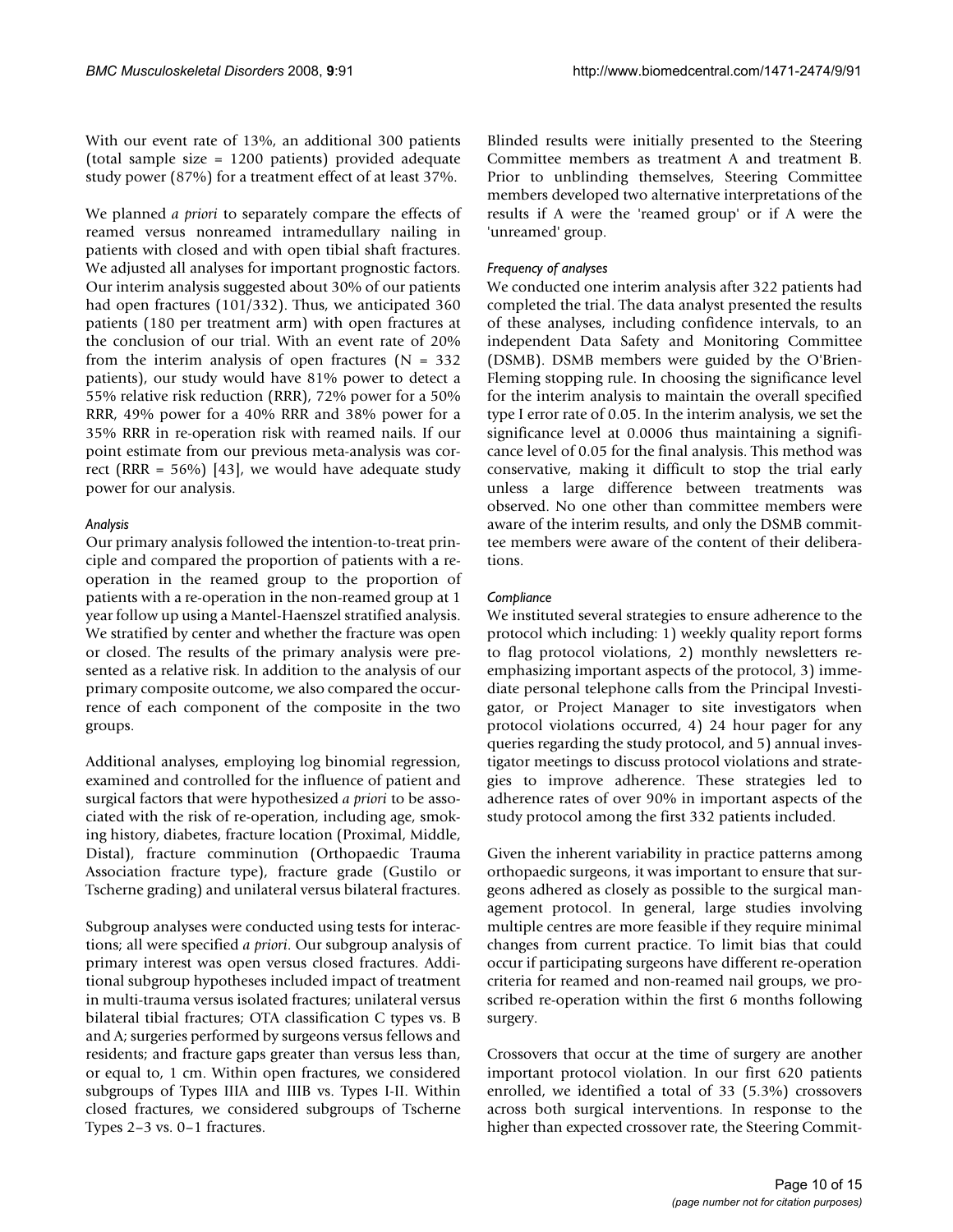tee reinforced the importance of adherence to protocol via: 1) direct telephone calls from the Principal Investigator to each site at which a crossover had occurred, 2) a conference call of all site investigators to highlight this finding, and 3) a focused discussion of protocol violation at our annual investigators' meeting.

## *Loss to follow-up*

Previous randomized trials in orthopaedic surgery have typically reported 10% but up to 30% loss to follow up of included patients [43-52]. To avoid this problem and achieve high follow-up rate we successfully implemented the following procedures: 1) We excluded individuals who were likely to be difficult with follow-up (see exclusion criteria). 2) At the time of randomization, each patient provided their own address and phone number, the name and address of their primary care physician, and the name, address and phone number of three people at different addresses with whom the patient did not live who were likely to be aware of the patient's whereabouts. The research coordinator confirmed that these numbers were accurate prior to the patient's discharge from hospital. 3) Participants received information on tibial fractures, their complications and the potential treatment effects, expectations for personal benefit from study participation, and motivation for adherence with follow up visits and research protocols. Aids used for education and support included a patient information booklet, a telephone number for advice in case of complications or questions regarding follow up visits. 4) Patients received reminders for upcoming clinic visits from local study personnel. 5) Follow up schedules coincided with normal surgical fracture clinic visits. 6) Study personnel contacted patients at least once every three months to obtain information about any planned change in residence. 7) If a patient refused to return for a follow up assessment, his/ her status with regard to re-operation or any secondary outcome was determined by telephone contact with the patient, alternate contact, or the family physician.

#### *Committees and participating centres*

**Study Trial Co-Principal Investigators:** Mohit Bhandari; Gordon Guyatt; **Steering Committee:** Gordon Guyatt (chair); Mohit Bhandari; David W. Sanders; Emil H. Schemitsch; Marc Swiontkowski; Paul Tornetta III; Stephen Walter; **Central Adjudication Committee:** Gordon Guyatt (chair); Mohit Bhandari; David W. Sanders; Emil H. Schemitsch; Marc Swiontkowski.; Paul Tornetta III; Stephen Walter; **SPRINT Methods Centre Staff: McMaster University, Hamilton, Ontario:** Sheila Sprague; Diane Heels-Ansdell; Lisa Buckingham; Pamela Leece; Helena Viveiros; Tashay Mignott; Natalie Ansell; Natalie Sidorkewicz; **University of Minnesota, Minneapolis, Minnesota: Julie Agel; Data Safety and Monitoring Board (DSMB):** Claire Bombardier (chair); Jesse A. Berlin; Michael Bosse;

Bruce Browner; Brenda W. Gillespie; Peter O'Brien; **Site Audit Committee:** Julie Agel; Sheila Sprague; Rudolf Poolman; Mohit Bhandari. **Writing Committee:** Mohit Bhandari (chair); Gordon Guyatt; David W. Sanders; Emil H. Schemitsch; Marc Swiontkowski; Paul Tornetta III; Stephen Walter

**Investigators: London Health Sciences Centre/University of Western Ontario, London, Ontario:** David W. Sanders; Mark D. Macleod; Timothy Carey; Kellie Leitch; Stuart Bailey; Kevin Gurr; Ken Konito; Charlene Bartha; Isolina Low; Leila V. MacBean; Mala Ramu; Susan Reiber; Ruth Strapp; Christina Tieszer; **Sunnybrook Health Sciences Centre/University of Toronto, Toronto, Ontario:** Hans Kreder; David J. G. Stephen; Terry S. Axelrod; Albert J.M. Yee; Robin R. Richards; Joel Finkelstein; Richard M. Holtby; Hugh Cameron; John Cameron; Wade Gofton; John Murnaghan; Joseph Schatztker; Beverly Bulmer; Lisa Conlan; **Hospital du Sacre Coeur de Montreal, Montreal, Quebec:** Yves Laflamme; Gregory Berry; Pierre Beaumont; Pierre Ranger; Georges-Henri Laflamme; Alain Jodoin; Eric Renaud; Sylvain Gagnon; Gilles Maurais; Michel Malo; Julio Fernandes; Kim Latendresse; Marie-France Poirier; Gina Daigneault; **St. Michael's Hospital/ University of Toronto, Toronto, Ontario:** Emil H. Schemitsch; Michael M. McKee; James P. Waddell; Earl R. Bogoch; Timothy R. Daniels; Robert R. McBroom; Robin R. Richards; Milena R. Vicente; Wendy Storey; Lisa M. Wild; **Royal Columbian Hospital/University of British Columbia, Vancouver, British Columbia:** Robert McCormack; Bertrand Perey; Thomas J. Goetz; Graham Pate; Murray J. Penner; Kostas Panagiotopoulos; Shafique Pirani; Ian G. Dommisse; Richard L. Loomer; Trevor Stone; Karyn Moon; Mauri Zomar; **Wake Forest Medical Center/Wake Forest University Health Sciences, Winston-Salem, North Carolina:** Lawrence X. Webb; Robert D. Teasdall; John Peter Birkedal; David Franklin Martin; David S. Ruch; Douglas J. Kilgus; David C. Pollock; Mitchel Brion Harris; Ethan Ron Wiesler; William G. Ward; Jeffrey Scott Shilt; Andrew L. Koman; Gary G. Poehling; Brenda Kulp; **Boston Medical Center/Boston University School of Medicine, Boston, Massachusetts:** Paul Tornetta III; William R. Creevy; Andrew B. Stein; Christopher T. Bono; Thomas A. Einhorn; T. Desmond Brown; Donna Pacicca; John B. Sledge III; Timothy E. Foster; Ilva Voloshin; Jill Bolton; Hope Carlisle; Lisa Shaughnessy; **Wake Medical Center, Raleigh, North Carolina:** William T. Ombremsky; C. Michael LeCroy; Eric G. Meinberg; Terry M. Messer; William L. Craig III; Douglas R. Dirschl; Robert Caudle; Tim Harris; Kurt Elhert; William Hage; Robert Jones; Luis Piedrahita; Paul O. Schricker; Robin Driver; Jean Godwin; Gloria Hansley; **Vanderbilt University Medical Center, Nashville, Tennessee:** William Todd Obremskey; Philip James Kregor; Gregory Tennent; Lisa M. Truchan; Marcus Sciadini; Franklin D. Shuler; Robin E.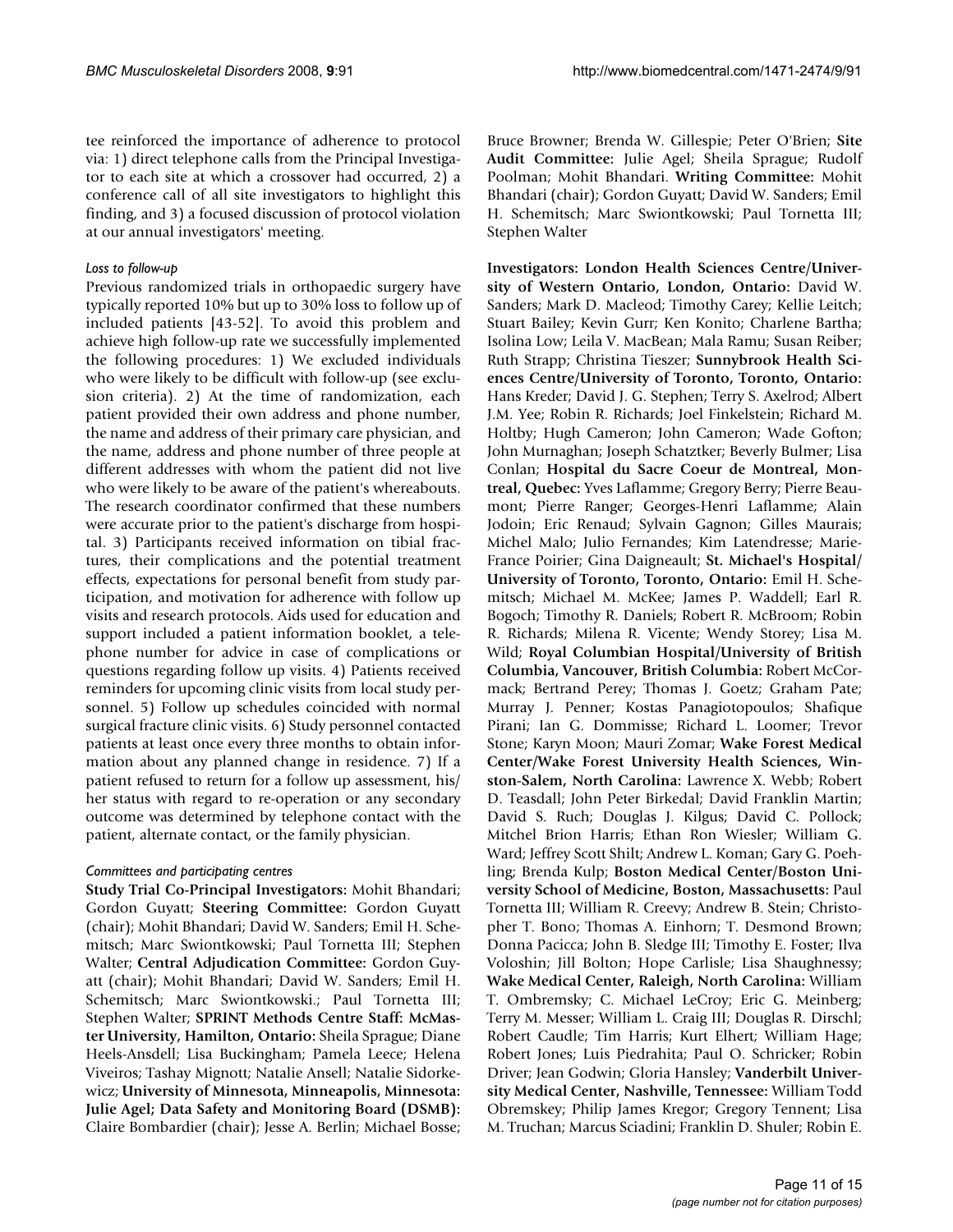Driver; Mary Alice Nading; Jacky Neiderstadt; Alexander R. Vap; **MetroHealth Medical Center, Cleveland, Ohio:** Heather A. Vallier; Brendan M. Patterson; John H. Wilber; Roger G. Wilber; John K. Sontich; Timothy Alan Moore; Drew Brady; Daniel R. Cooperman; John A. Davis; Beth Ann Cureton; **Hamilton Health Sciences, Hamilton, Ontario:** Scott Mandel; R. Douglas Orr; John T.S. Sadler; Tousief Hussain; Krishan Rajaratnam; Bradley Petrisor; Mohit Bhandari; Brian Drew; Drew A. Bednar; Desmond C.H. Kwok; Shirley Pettit; Jill Hancock; Natalie Sidorkewicz; **Regions Hospital, Saint Paul, Minnesota:** Peter A. Cole; Joel J. Smith; Gregory A. Brown; Thomas A. Lange; John G. Stark; Bruce Levy; Marc F. Swiontkowski; Julie Agel; Mary J. Garaghty; Joshua G. Salzman; Carol A. Schutte; Linda (Toddie) Tastad; Sandy Vang; **University of Louisville School of Medicine, Louisville, Kentucky:** David Seligson; Craig S. Roberts; Arthur L. Malkani; Laura Sanders; Sharon Allen Gregory; Carmen Dyer; Jessica Heinsen; Langan Smith; Sudhakar Madanagopal; **Memorial Hermann Hospital, Houston, Texas:** Kevin J. Coupe; Jeffrey J. Tucker; Allen R. Criswell; Rosemary Buckle; Alan Jeffrey Rechter; Dhiren Shaskikant Sheth; Brad Urquart; Thea Trotscher; **Erie County Medical Center/University of Buffalo, Buffalo, New York:** Mark J. Anders; Joseph M. Kowalski; Marc S. Fineberg; Lawrence B. Bone; Matthew J. Phillips; Bernard Rohrbacher; Philip Stegemann; William M. Mihalko; Cathy Buyea; **University of Florida – Jacksonville, Jacksonville, Florida:** Stephen J. Augustine; William Thomas Jackson; Gregory Solis; Sunday U. Ero; Daniel N. Segina; Hudson B. Berrey; Samuel G. Agnew; Michael Fitzpatrick; Lakina C. Campbell; Lynn Derting; June McAdams; **Academic Medical Center, Amsterdam, The Netherlands:** J. Carel Goslings; Kees Jan Ponsen; Jan Luitse; Peter Kloen; Pieter Joosse; Jasper Winkelhagen; Raphaël Duivenvoorden; **University of Oklahoma Health Science Center, Oklahoma City, Oklahoma:** David C. Teague; Joseph Davey; J. Andy Sullivan; William J. J. Ertl; Timothy A. Puckett; Charles B. Pasque; John F. Tompkins II; Curtis R. Gruel; Paul Kammerlocher; Thomas P. Lehman; William R. Puffinbarger; Kathy L. Carl; **University of Alberta/University of Alberta Hospital, Edmonton, Alberta:** Donald W. Weber; Nadr M. Jomha; Gordon R. Goplen; Edward Masson; Lauren A. Beaupre; Karen E. Greaves; Lori N. Schaump; **Greenville Hospital System, Greenville, South Carolina:** Kyle J. Jeray; David R. Goetz; Davd E. Westberry; J. Scott Broderick; Bryan S. Moon; Stephanie L. Tanner; **Foothills General Hospital, Calgary, Alberta:** James N. Powell; Richard E. Buckley; Leslie Elves; **Saint John Regional Hospital, Saint John, New Brunswick:** Stephen Connolly; Edward P. Abraham; Donna Eastwood; Trudy Steele; **Oregon Health & Sciences University, Portland, Oregon:** Thomas Ellis; Alex Herzberg; George A. Brown; Dennis E. Crawford; Robert Hart; James Hayden; Robert M. Orfaly; Theodore Vigland; Maharani Vivekaraj; Gina L. Bundy; **San Francisco Gen-** **eral Hospital, San Francisco, California:** Theodore Miclau III; Amir Matityahu; R. Richard Coughlin; Utku Kandemir; R. Trigg McClellan; Cindy Hsin-Hua Lin; **Detroit Receiving Hospital, Detroit, Michigan:** David Karges; Kathryn Cramer; J. Tracy Watson; Berton Moed; Barbara Scott; **Deaconess Hospital Regional Trauma Center and Orthopaedic Associates, Evansville, Indiana:** Dennis J. Beck; Carolyn Orth; **Thunder Bay Regional Health Science Centre, Thunder Bay, Ontario:** David Puskas; Russell Clark; Jennifer Jones; **Jamaica Hospital, Jamaica, New York:** Kenneth A. Egol; Nader Paksima; Monet France; **Ottawa Hospital – Civic Campus, Ottawa, Ontario:** Eugene K. Wai; Garth Johnson; Ross Wilkinson; Adam T. Gruszczynski; Liisa Vexler.

# **Discussion**

Trials in orthopaedic surgery have typically been single center initiatives that often lack sufficient power to make recommendations regarding surgical practice, and suffer from methodological limitations. This is the first large scale co-operative trial among orthopaedic traumatologists in North America and Europe to assess an orthopaedic surgical treatment. Our team of investigators will be able to work towards answering many other important questions in orthopaedic surgery. This trial will also establish a model for multi-center co-operative trials in orthopaedic trauma, which, over the long term, will have the same sort of impact as large trials in cardiovascular medicine and cerebrovascular surgery.

S.P.R.I.N.T has important strengths including a large sample of enrolled patients, multiple participating surgeons and centers, a patient-important outcome with independent adjudication and improved methodological rigor in the conduct of the trial (including a proscription to reoperation before 6 months).

A major strength of our study was the assurance of allocation concealment with remote 24 hour randomization. The extent to which previous smaller randomized trials maintained concealment remains questionable. Lack of allocation concealment in trials has been shown to overestimate treatment effects. S.P.R.I.N.T's sample size is tenfold greater than the largest previous randomized trial evaluating reamed and non-reamed tibial nails. Based on previous trials and our beliefs that treatment effects would be conserved across open and closed fractures, S.P.R.I.N.T is powered to detect patient-important differences in reoperation risk.

One major methodological safeguard employed in S.P.R.I.N.T but not in previous studies was the 6 month proscription of re-operation. Previous trials with large reported benefits to reamed nails and S.P.R.I.N.T surgeons' increased experiences with reamed nails risked a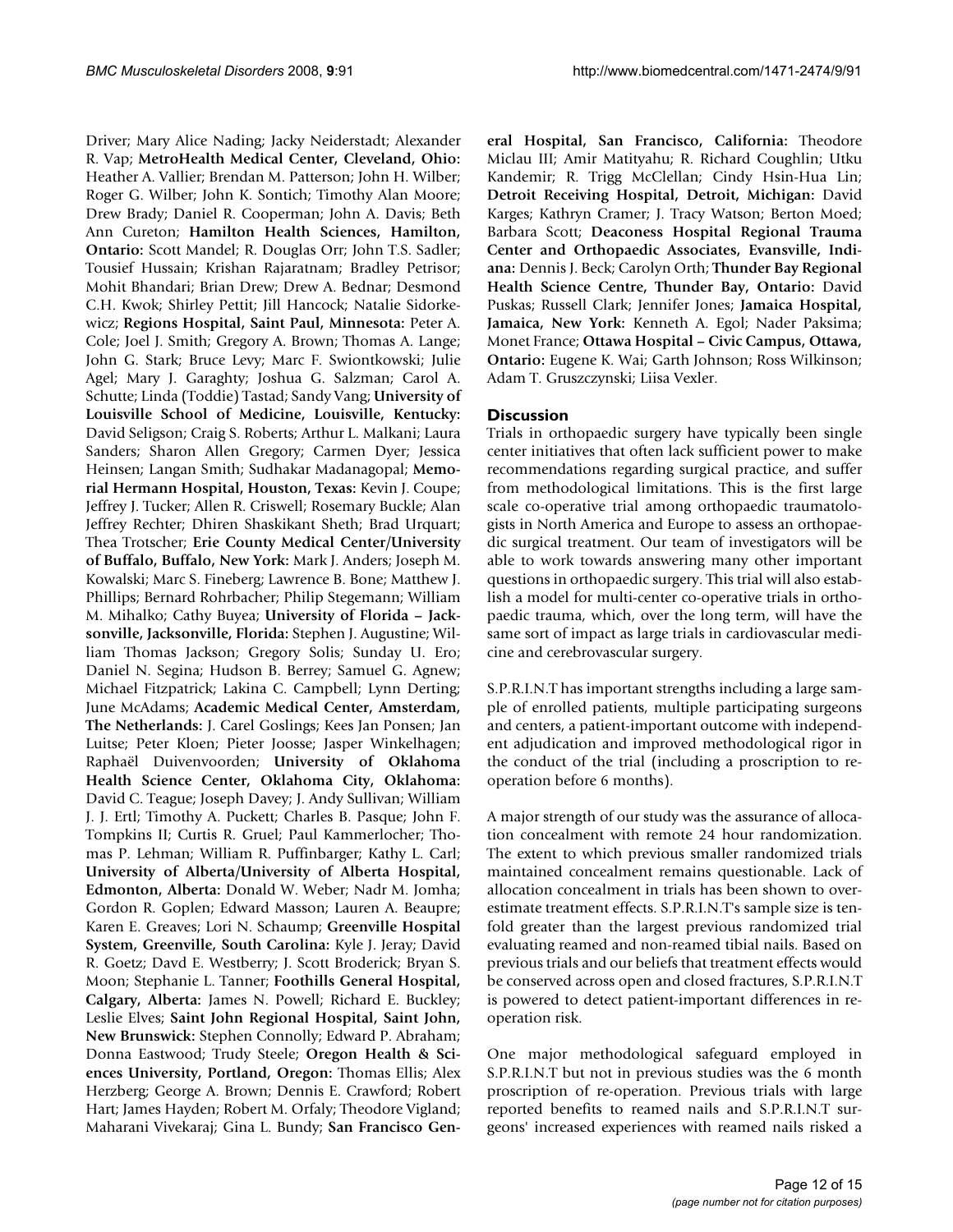differential threshold towards early re-operation in patients randomized to non-reamed nail insertion. Our choice of 6 months was based on a consensus of participating surgeons that, if left alone, 6 months was adequate to allow most treated fractures to heal in either group.

One major limitation of S.P.R.I.N.T was the fact that surgeons could not be blinded to treatment allocation leaving the assessment of outcomes and decisions to reoperate vulnerable to bias. To limit such bias, we used an objective primary outcome and independently adjudicated all primary outcome events by a committee of 7 members, of whom 5 were orthopaedic trauma surgeons. The primary composite outcome of re-operation provides a patient-important estimate of effect superior to previously described measures such as radiographic fracture healing, delayed unions, and nonunions.

S.P.R.I.N.T, as any trial evaluating two procedures requiring technical experience, risked differential expertise bias [72]. In a survey of 139 S.P.R.I.N.T surgeons (response rate: 74, 52%), 55% had used the reamed nailing technique in at least 20 patients in the year preceding the trial whereas only 19% used non-reamed nail insertion. The median number of cases surgeons had performed in the year before participation in S.P.R.I.N.T. was 12 reamed procedures and 2 non-reamed procedures (median difference 7 procedures, 95% confidence interval 5 to 11). The extent to which a differential expertise bias was operating in S.P.R.I.N.T remains unknown.

The treatment of tibial fractures remains controversial. Identifying treatment alternatives that reduce the risk of a subsequent operation as well as costs to the health care system will be a significant contribution to the practice of orthopaedics. This trial will not only change current orthopaedic practice, but will set a benchmark for the conduct of future orthopaedic trials.

#### **Competing interests**

The author declares that they have no competing interests.

#### **Authors' contributions**

The Writing Committee [Mohit Bhandari MD (Chair), Gordon Guyatt MD, Paul Tornetta III MD, Emil Schemitsch MD, Marc Swiontkowski MD, David Sanders MD, and Stephen D. Walter, PhD] assumes responsibility for the overall content and integrity of the manuscript. MB and GG, as Principal Investigators, had full access to the study data and take responsibility for its integrity and the accuracy of the analyses. MB, GG, SW, PT III, ES, DS, MS contributed to the study concept and design. MB and GG drafted the manuscript. MB, GG, SW, PT III, ES, DS, and MS are responsible for the critical revision of the manuscript for important intellectual content. MB, GG, MS, PT III obtained funding for this trial. MB, GG, SW, PT III, ES, DS, MS supervised the study. All authors read and approved the final manuscript.

#### **Acknowledgements**

This Study is funded by Research Grants from the Canadian Institutes of Health Research # MCT-38140 [Pl: G. Guyatt], National Institutes of Health NIAMS-072; R01 AR48529 [PI: M. Swiontkowski], Orthopaedic Research and Education Foundation [American Academy of Orthopaedic Surgeons [PI: P. Tornetta III], Orthopaedic Trauma Association [PI: M. Bhandari]. Smaller site specific grants were also obtained from Hamilton Health Sciences Research Grant [PI: M. Bhandari] and Zimmer [PI: M. Bhandari]. Dr. Bhandari is funded, in part, by a Canada Research Chair in Musculoskeletal Trauma, McMaster University. The funding sources have no role in design or conduct of the study; the collection, management, analysis, or interpretation of the data; or the preparation, review, or approval of the manuscript.

#### **References**

- 1. Russell TA: **Fractures of the tibial diaphysis.** In *Orthopaedic Knowledge Update Trauma* Edited by: Levine AM. Rosemont IL, American Academy of Orthopaedic Surgeons; 1996:171-9.
- 2. Turen CH, Burgess AR, Vanco B: **[Skeletal stabilization of tibial](http://www.ncbi.nlm.nih.gov/entrez/query.fcgi?cmd=Retrieve&db=PubMed&dopt=Abstract&list_uids=7634664) [fractures associated with acute compartment syndrome.](http://www.ncbi.nlm.nih.gov/entrez/query.fcgi?cmd=Retrieve&db=PubMed&dopt=Abstract&list_uids=7634664)** *Clin Orthop* 1995, **315:**163-9.
- 3. Watson JT, Anders M, Moed B: **[Management strategies for bone](http://www.ncbi.nlm.nih.gov/entrez/query.fcgi?cmd=Retrieve&db=PubMed&dopt=Abstract&list_uids=7634662) [loss in tibial fractures.](http://www.ncbi.nlm.nih.gov/entrez/query.fcgi?cmd=Retrieve&db=PubMed&dopt=Abstract&list_uids=7634662)** *Clin Orthop* 1995, **315:**138-53.
- 4. Burgess AR, Poka A, Brumback RJ, Flagle CL, Loab PE, Ebraheim NA: **[Pedestrian tibial injuries.](http://www.ncbi.nlm.nih.gov/entrez/query.fcgi?cmd=Retrieve&db=PubMed&dopt=Abstract&list_uids=3298664)** *J Trauma* 1987, **27:**596-601.
- 5. Blick SS, Brumback RJ, Poka A, Burgess AR, Ebraheim NA: **[Compart](http://www.ncbi.nlm.nih.gov/entrez/query.fcgi?cmd=Retrieve&db=PubMed&dopt=Abstract&list_uids=3782206)[ment syndrome in open tibial fractures.](http://www.ncbi.nlm.nih.gov/entrez/query.fcgi?cmd=Retrieve&db=PubMed&dopt=Abstract&list_uids=3782206)** *J Bone Joint Surg Am* 1986, **68(9):**1348-53.
- 6. Sarmiento A, Sharpe FE, Ebramzadeh E, Normand P, Shankwiler J: **[Factors influencing outcome of closed tibial fractures](http://www.ncbi.nlm.nih.gov/entrez/query.fcgi?cmd=Retrieve&db=PubMed&dopt=Abstract&list_uids=7634690) [treated with functional bracing.](http://www.ncbi.nlm.nih.gov/entrez/query.fcgi?cmd=Retrieve&db=PubMed&dopt=Abstract&list_uids=7634690)** *Clin Orthop* 1995, **315:**8-25.
- 7. Wells PS, Hirsh J, Anderson DR, Lensing AW, Foster G, Kearon C, Weitz J, D'Ovidio R, Cogo A, Prandoni P: **[Accuracy of clinical](http://www.ncbi.nlm.nih.gov/entrez/query.fcgi?cmd=Retrieve&db=PubMed&dopt=Abstract&list_uids=7752753) [assessment of deep vein thrombosis.](http://www.ncbi.nlm.nih.gov/entrez/query.fcgi?cmd=Retrieve&db=PubMed&dopt=Abstract&list_uids=7752753)** *Lancet* 1995, **345:**1326-30.
- 8. Geerts WH, Code KI, Jay RM, Chen E, Szalai JP: **[A prospective](http://www.ncbi.nlm.nih.gov/entrez/query.fcgi?cmd=Retrieve&db=PubMed&dopt=Abstract&list_uids=7969340) [study of venous thromboembolism after major trauma.](http://www.ncbi.nlm.nih.gov/entrez/query.fcgi?cmd=Retrieve&db=PubMed&dopt=Abstract&list_uids=7969340)** *N Engl J Med* 1994, **331:**1601-1606.
- 9. Abelseth G, Buckley RE, Pineo GE, Hull R, Rose MS: **[Incidence of](http://www.ncbi.nlm.nih.gov/entrez/query.fcgi?cmd=Retrieve&db=PubMed&dopt=Abstract&list_uids=8723400) [deep-vein thrombosis in patients with fractures of the lower](http://www.ncbi.nlm.nih.gov/entrez/query.fcgi?cmd=Retrieve&db=PubMed&dopt=Abstract&list_uids=8723400) [extremity distal to the hip.](http://www.ncbi.nlm.nih.gov/entrez/query.fcgi?cmd=Retrieve&db=PubMed&dopt=Abstract&list_uids=8723400)** *J Orthop Trauma* 1996, **10:**230-235.
- 10. Anglen JO, Blue JM: **[A comparison of reamed and unreamed](http://www.ncbi.nlm.nih.gov/entrez/query.fcgi?cmd=Retrieve&db=PubMed&dopt=Abstract&list_uids=7674406) [nailing of the tibia.](http://www.ncbi.nlm.nih.gov/entrez/query.fcgi?cmd=Retrieve&db=PubMed&dopt=Abstract&list_uids=7674406)** *J Trauma* 1995, **39:**351-355.
- 11. Boynton MD, Curcin A, Marino AR: **Intramedullary treatment of open tibial fractures: A comparative study.** *Orthop Trans* 1992, **16:**662.
- 12. Court-Brown CM, McQueen MM, Quaba AA, Christie J: **[Locked](http://www.ncbi.nlm.nih.gov/entrez/query.fcgi?cmd=Retrieve&db=PubMed&dopt=Abstract&list_uids=1955445) [intramedullary nailing of open tibial fractures.](http://www.ncbi.nlm.nih.gov/entrez/query.fcgi?cmd=Retrieve&db=PubMed&dopt=Abstract&list_uids=1955445)** *J Bone Joint Surg Br* 1991, **73(6):**959-964.
- 13. Clifford RP, Beauchamp CG, Kellam JF, Webb JK, Tile M: **[Plate fixa](http://www.ncbi.nlm.nih.gov/entrez/query.fcgi?cmd=Retrieve&db=PubMed&dopt=Abstract&list_uids=3403616)[tion of open fractures of the tibia.](http://www.ncbi.nlm.nih.gov/entrez/query.fcgi?cmd=Retrieve&db=PubMed&dopt=Abstract&list_uids=3403616)** *J Bone Joint Surg Br* 1988, **70(4):**644-648.
- 14. McGraw JM, Lim EV: **[Treatment of open tibial shaft fractures:](http://www.ncbi.nlm.nih.gov/entrez/query.fcgi?cmd=Retrieve&db=PubMed&dopt=Abstract&list_uids=3392088) [External fixation and secondary intramedullary nailing.](http://www.ncbi.nlm.nih.gov/entrez/query.fcgi?cmd=Retrieve&db=PubMed&dopt=Abstract&list_uids=3392088)** *Bone Joint Surg Am* 1988, **70(6):**900-911.
- 15. Den Outer AJ, Meeuwis JD, Hermans JZA: **[Conservative versus](http://www.ncbi.nlm.nih.gov/entrez/query.fcgi?cmd=Retrieve&db=PubMed&dopt=Abstract&list_uids=2302889) [operative treatment of displaced noncomminuted tibial](http://www.ncbi.nlm.nih.gov/entrez/query.fcgi?cmd=Retrieve&db=PubMed&dopt=Abstract&list_uids=2302889) [shaft fractures: A retrospective comparative study.](http://www.ncbi.nlm.nih.gov/entrez/query.fcgi?cmd=Retrieve&db=PubMed&dopt=Abstract&list_uids=2302889)** *Clin Orthop* 1990, **252:**231-237.
- 16. Digby JM, Holloway GM, Webb JK: **[A study of function after tibial](http://www.ncbi.nlm.nih.gov/entrez/query.fcgi?cmd=Retrieve&db=PubMed&dopt=Abstract&list_uids=6874051) [cast bracing.](http://www.ncbi.nlm.nih.gov/entrez/query.fcgi?cmd=Retrieve&db=PubMed&dopt=Abstract&list_uids=6874051)** *Injury* 1983, **14:**432-439.
- 17. Hooper GJ, Keddell RG, Penny ID: **[Conservative management or](http://www.ncbi.nlm.nih.gov/entrez/query.fcgi?cmd=Retrieve&db=PubMed&dopt=Abstract&list_uids=1991783) [closed nailing for tibial shaft fractures: A randomised pro](http://www.ncbi.nlm.nih.gov/entrez/query.fcgi?cmd=Retrieve&db=PubMed&dopt=Abstract&list_uids=1991783)[spective trial.](http://www.ncbi.nlm.nih.gov/entrez/query.fcgi?cmd=Retrieve&db=PubMed&dopt=Abstract&list_uids=1991783)** *J Bone Joint Surg Br* 1991, **73(1):**83-85.
- 18. Helfet DL, Howey T, DiPasquale T, Sanders R, Zinar D, Brooker A: **[The treatment of open and/or unstable tibial fractures with](http://www.ncbi.nlm.nih.gov/entrez/query.fcgi?cmd=Retrieve&db=PubMed&dopt=Abstract&list_uids=8196966) [an unreamed double-locked tibial nail.](http://www.ncbi.nlm.nih.gov/entrez/query.fcgi?cmd=Retrieve&db=PubMed&dopt=Abstract&list_uids=8196966)** *Orthop Rev* 1994:9-17.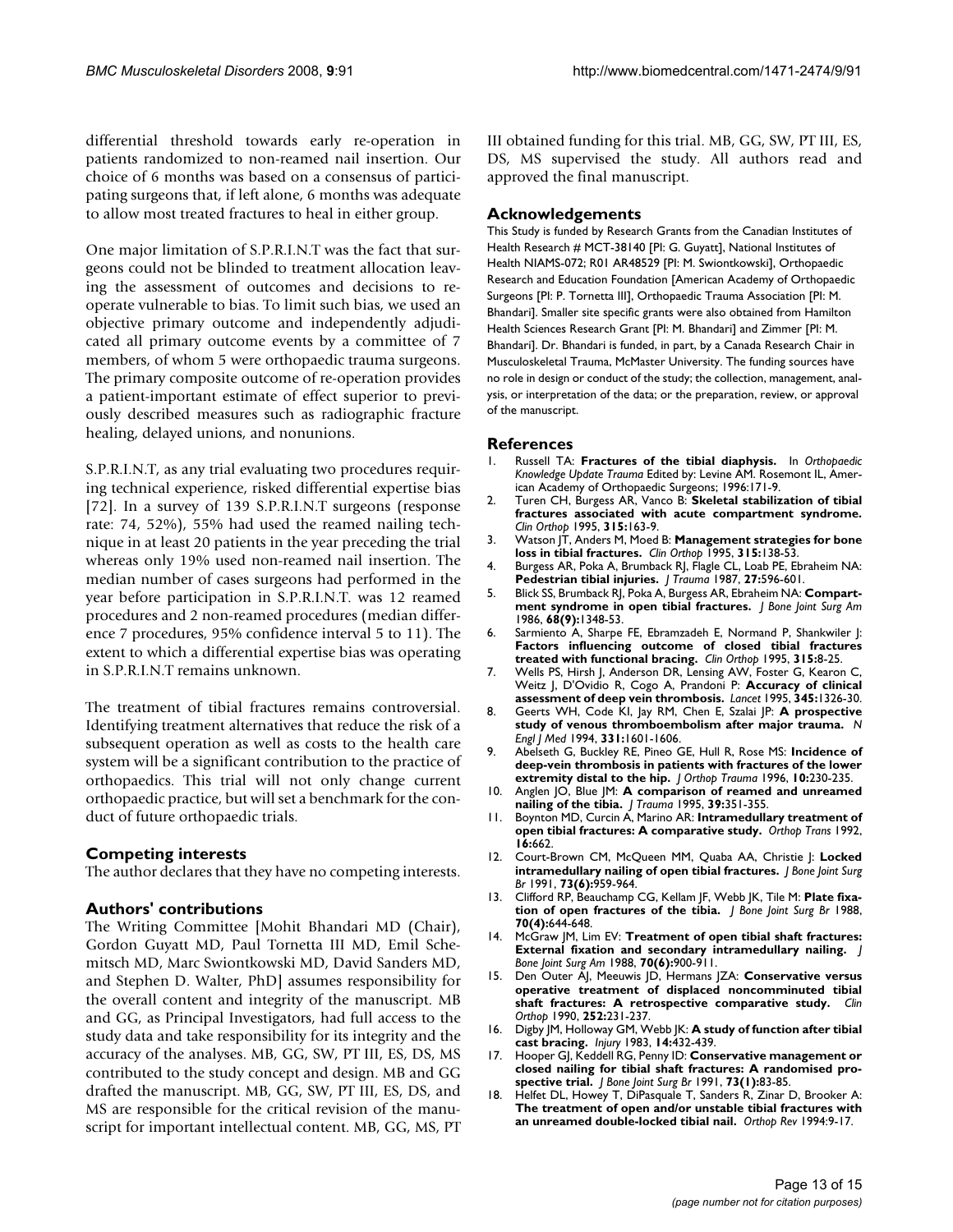- 19. Littenberg B, Weinstein LP, McCarren M, Mead T, Swiontkowski MF, Rudicel SA, Heck DA: **Closed fractures of the tibial shaft: a meta-analysis of three methods of treatment.** *J Bone Joint Surg* 1998, **80-A:**174-83.
- 20. Bach AW, Hansen ST: **[Plates versus external fixation in severe](http://www.ncbi.nlm.nih.gov/entrez/query.fcgi?cmd=Retrieve&db=PubMed&dopt=Abstract&list_uids=2924483) [open tibial shaft fractures. A randomized trial.](http://www.ncbi.nlm.nih.gov/entrez/query.fcgi?cmd=Retrieve&db=PubMed&dopt=Abstract&list_uids=2924483)** *Clin Orthop* 1989, **241:**89-94.
- 21. Henley MB, Chapman JR, Agel J, Harvey EJ, Whorton EM, Swiontkowski MF: **[Treatment of II, IIIA and IIIB open fractures](http://www.ncbi.nlm.nih.gov/entrez/query.fcgi?cmd=Retrieve&db=PubMed&dopt=Abstract&list_uids=9447512) [of the tibial shaft: a prospective comparison of unreamed](http://www.ncbi.nlm.nih.gov/entrez/query.fcgi?cmd=Retrieve&db=PubMed&dopt=Abstract&list_uids=9447512) interlocking intramedullary nails and half-pin external fixa[tors.](http://www.ncbi.nlm.nih.gov/entrez/query.fcgi?cmd=Retrieve&db=PubMed&dopt=Abstract&list_uids=9447512)** *J Orthop Trauma* 1998, **12:**1-7.
- 22. Holbrook JL, Swiontkowksi MF, Sanders RW: **Treatment of open fractures of the tibial shaft: ender nailing versus external fixation.** *J Bone Joint Surg* 1989, **71-A:**1231-38.
- 23. Swanson TV, Spiegel JD, Sutherland TB, Bray TJ, Chapman MW: **A prospective evaluation of the lottes nail versus external fixation in 100 open tibial fractures.** *Orthop Trans* 1990, **14:**716.
- 24. Tornetta P, Bergman M, Watnik N, Berkowitz G, Steuer J: **[Treat](http://www.ncbi.nlm.nih.gov/entrez/query.fcgi?cmd=Retrieve&db=PubMed&dopt=Abstract&list_uids=8300656)[ment of grade IIIb open tibial fractures: a prospective com](http://www.ncbi.nlm.nih.gov/entrez/query.fcgi?cmd=Retrieve&db=PubMed&dopt=Abstract&list_uids=8300656)[parison of external fixation and non-reamed locked nailing.](http://www.ncbi.nlm.nih.gov/entrez/query.fcgi?cmd=Retrieve&db=PubMed&dopt=Abstract&list_uids=8300656)** *J Bone Joint Surg Br* 1994, **76(1):**13-19.
- 25. Tu YK, Lin CH, Su JI, Hsu DT, Chen RJ: **[Unreamed interlocking](http://www.ncbi.nlm.nih.gov/entrez/query.fcgi?cmd=Retrieve&db=PubMed&dopt=Abstract&list_uids=7674408) [nail versus external fixator for open type III tibia fractures.](http://www.ncbi.nlm.nih.gov/entrez/query.fcgi?cmd=Retrieve&db=PubMed&dopt=Abstract&list_uids=7674408)** *J Trauma* 1995, **39:**361-66.
- 26. Schemitsch EH, Kowalski MJ, Swiontkowski MF: **[Soft tissue blood](http://www.ncbi.nlm.nih.gov/entrez/query.fcgi?cmd=Retrieve&db=PubMed&dopt=Abstract&list_uids=8722988) [flow following reamed versus unreamed locked intramedul](http://www.ncbi.nlm.nih.gov/entrez/query.fcgi?cmd=Retrieve&db=PubMed&dopt=Abstract&list_uids=8722988)[lary nailing: a fractured sheep tibial model.](http://www.ncbi.nlm.nih.gov/entrez/query.fcgi?cmd=Retrieve&db=PubMed&dopt=Abstract&list_uids=8722988)** *Ann Plast Surg* 1996, **36:**70-75.
- 27. Utvag SE, Grundnes O, Reikeras O: **[Effects of degrees of reaming](http://www.ncbi.nlm.nih.gov/entrez/query.fcgi?cmd=Retrieve&db=PubMed&dopt=Abstract&list_uids=9553861) [on healing segmental fractures.](http://www.ncbi.nlm.nih.gov/entrez/query.fcgi?cmd=Retrieve&db=PubMed&dopt=Abstract&list_uids=9553861)** *J Orthop Trauma* 1998, **12:**192-9.
- Grundnes O, Utvag SE, Reikeras O: **[Restoration of bone flow fol](http://www.ncbi.nlm.nih.gov/entrez/query.fcgi?cmd=Retrieve&db=PubMed&dopt=Abstract&list_uids=8197854)[lowing fracture and reaming in rat femora.](http://www.ncbi.nlm.nih.gov/entrez/query.fcgi?cmd=Retrieve&db=PubMed&dopt=Abstract&list_uids=8197854)** *Acta Orthop Scand* 1994, **65:**185-90.
- 29. Fairbank AC, Thomas D, Cunningham B, Curtis M, Jinnah RH: **[Stabil](http://www.ncbi.nlm.nih.gov/entrez/query.fcgi?cmd=Retrieve&db=PubMed&dopt=Abstract&list_uids=7493789)[ity of reamed and unreamed intramedullary tibial nails: a](http://www.ncbi.nlm.nih.gov/entrez/query.fcgi?cmd=Retrieve&db=PubMed&dopt=Abstract&list_uids=7493789) [biomechanical study.](http://www.ncbi.nlm.nih.gov/entrez/query.fcgi?cmd=Retrieve&db=PubMed&dopt=Abstract&list_uids=7493789)** *Injury* 1995, **26:**483-5.
- 30. Whittle AP, Wester W, Russell TA: **[Fatigue failure in small diam](http://www.ncbi.nlm.nih.gov/entrez/query.fcgi?cmd=Retrieve&db=PubMed&dopt=Abstract&list_uids=7634660)[eter tibial nails.](http://www.ncbi.nlm.nih.gov/entrez/query.fcgi?cmd=Retrieve&db=PubMed&dopt=Abstract&list_uids=7634660)** *Clin Orthop* 1995, **315:**119-128.
- 31. Rhinelander FW: **[Tibial blood supply in relation to fracture](http://www.ncbi.nlm.nih.gov/entrez/query.fcgi?cmd=Retrieve&db=PubMed&dopt=Abstract&list_uids=4609655) [healing.](http://www.ncbi.nlm.nih.gov/entrez/query.fcgi?cmd=Retrieve&db=PubMed&dopt=Abstract&list_uids=4609655)** *Clin Orthop* 1974, **105:**34-81.
- 32. Rhinelander FW: **The vascular response of bone to internal fixation.** In *The Science and Practice of Intramedullary Nailing* Edited by: Browner BD, Edwards CC. Philadelphia, Lea & Febiger; 1987:25-29.
- 33. Olerud S, Stromberg L: **[Intramedullary reaming and nailing: its](http://www.ncbi.nlm.nih.gov/entrez/query.fcgi?cmd=Retrieve&db=PubMed&dopt=Abstract&list_uids=3763490) [early effects on cortical bone vascularization.](http://www.ncbi.nlm.nih.gov/entrez/query.fcgi?cmd=Retrieve&db=PubMed&dopt=Abstract&list_uids=3763490)** *Orthopedics* 1986, **9:**1204-8.
- 34. Klein MP, Rahn BA, Frigg R, Kessler S, Perren SM: **[Reaming versus](http://www.ncbi.nlm.nih.gov/entrez/query.fcgi?cmd=Retrieve&db=PubMed&dopt=Abstract&list_uids=2073449) [non-reaming in medullary nailing:interference with cortical](http://www.ncbi.nlm.nih.gov/entrez/query.fcgi?cmd=Retrieve&db=PubMed&dopt=Abstract&list_uids=2073449) [circulation of the canine tibia.](http://www.ncbi.nlm.nih.gov/entrez/query.fcgi?cmd=Retrieve&db=PubMed&dopt=Abstract&list_uids=2073449)** *Arch Orthop Trauma Surg* 1990, **109:**314-6.
- 35. Hupel TM, Aksenov SA, Schemitsch EH: **Cortical bone blood flow in loose and tight fitting locked intramedullary nailing: a canine segmental tibia fracture model.** *J Orthop Trauma* 1998, **2:**127-35.
- 36. Schemitsch EH, Turchin DC, Kowalski MJ, Swiontkowski MF: **[Quan](http://www.ncbi.nlm.nih.gov/entrez/query.fcgi?cmd=Retrieve&db=PubMed&dopt=Abstract&list_uids=9715180)[titative assessment of bone injury and repair after reamed](http://www.ncbi.nlm.nih.gov/entrez/query.fcgi?cmd=Retrieve&db=PubMed&dopt=Abstract&list_uids=9715180) [and unreamed locked intramedullary nailing.](http://www.ncbi.nlm.nih.gov/entrez/query.fcgi?cmd=Retrieve&db=PubMed&dopt=Abstract&list_uids=9715180)** *J Trauma* 1998, **45:**250-55.
- 37. Alho A, Ekeland A, Stromsoe K, Benterud JG: **[Nonunion of tibial](http://www.ncbi.nlm.nih.gov/entrez/query.fcgi?cmd=Retrieve&db=PubMed&dopt=Abstract&list_uids=8437197) [shaft fractures treated with locked intramedullary nailing](http://www.ncbi.nlm.nih.gov/entrez/query.fcgi?cmd=Retrieve&db=PubMed&dopt=Abstract&list_uids=8437197) [without bone grafting.](http://www.ncbi.nlm.nih.gov/entrez/query.fcgi?cmd=Retrieve&db=PubMed&dopt=Abstract&list_uids=8437197)** *J Trauma* 1993, **34:**62-67.
- 38. Anglen JO, Blue JM: **[A comparison of reamed and unreamed](http://www.ncbi.nlm.nih.gov/entrez/query.fcgi?cmd=Retrieve&db=PubMed&dopt=Abstract&list_uids=7674406) [nailing of the tibia.](http://www.ncbi.nlm.nih.gov/entrez/query.fcgi?cmd=Retrieve&db=PubMed&dopt=Abstract&list_uids=7674406)** *J Trauma* 1995, **39:**351-355.
- 39. Brighton CT, Shaman P, Heppenstall RB, Esterhai JL Jr, Pollack SR, Friedenberg ZB: **[Tibial nonunion treated with direct current,](http://www.ncbi.nlm.nih.gov/entrez/query.fcgi?cmd=Retrieve&db=PubMed&dopt=Abstract&list_uids=7497673)** [capacitive coupling, or bone graft.](http://www.ncbi.nlm.nih.gov/entrez/query.fcgi?cmd=Retrieve&db=PubMed&dopt=Abstract&list_uids=7497673) **321:**223-234.
- 40. Gregory P, Sanders R: **[The treatment of closed, unstable tibial](http://www.ncbi.nlm.nih.gov/entrez/query.fcgi?cmd=Retrieve&db=PubMed&dopt=Abstract&list_uids=7634685) [shaft fractures with unreamed interlocking nails.](http://www.ncbi.nlm.nih.gov/entrez/query.fcgi?cmd=Retrieve&db=PubMed&dopt=Abstract&list_uids=7634685)** *Clin Orthop* 1995, **315:**48-55.
- 41. Bowen CV, Botsford DJ, Hudak PL, Evans PJ: **[Microsurgical treat](http://www.ncbi.nlm.nih.gov/entrez/query.fcgi?cmd=Retrieve&db=PubMed&dopt=Abstract&list_uids=8913145)[ment of septic nonunion of the tibia: Quality of life results.](http://www.ncbi.nlm.nih.gov/entrez/query.fcgi?cmd=Retrieve&db=PubMed&dopt=Abstract&list_uids=8913145)** *Clin Orthop* 1996, **332:**52-61.
- 42. Esterhai JL, Sennett B, Gelb H, Heppenstall RB, Brighton CT, Osterman AL, LaRossa D, Gelman H, Goldstein G: **[Treatment of](http://www.ncbi.nlm.nih.gov/entrez/query.fcgi?cmd=Retrieve&db=PubMed&dopt=Abstract&list_uids=2296067)**

**[chronic osteomyelitis complicating nonunion and segmental](http://www.ncbi.nlm.nih.gov/entrez/query.fcgi?cmd=Retrieve&db=PubMed&dopt=Abstract&list_uids=2296067) [defects of the tibia.](http://www.ncbi.nlm.nih.gov/entrez/query.fcgi?cmd=Retrieve&db=PubMed&dopt=Abstract&list_uids=2296067)** *J Trauma* 1990, **30:**49-54.

- 43. Bhandari M, Guyatt GH, Tong D, Adili A, Shaughnessy SG: **[Reamed](http://www.ncbi.nlm.nih.gov/entrez/query.fcgi?cmd=Retrieve&db=PubMed&dopt=Abstract&list_uids=10630795) [versus non-reamed intramedullary nailing of lower extrem](http://www.ncbi.nlm.nih.gov/entrez/query.fcgi?cmd=Retrieve&db=PubMed&dopt=Abstract&list_uids=10630795)ity long bone fractures: a systematic overview and meta[analysis.](http://www.ncbi.nlm.nih.gov/entrez/query.fcgi?cmd=Retrieve&db=PubMed&dopt=Abstract&list_uids=10630795)** *J Orthop Trauma* 2000, **14:**2-9.
- 44. Keating JF, O'Brien PJ, Blachut PA, Meek RN, Broekhuyse HM: **[Lock](http://www.ncbi.nlm.nih.gov/entrez/query.fcgi?cmd=Retrieve&db=PubMed&dopt=Abstract&list_uids=9070520)[ing intramedullary nailing with and without reaming for](http://www.ncbi.nlm.nih.gov/entrez/query.fcgi?cmd=Retrieve&db=PubMed&dopt=Abstract&list_uids=9070520) [open fractures of the tibial shaft.](http://www.ncbi.nlm.nih.gov/entrez/query.fcgi?cmd=Retrieve&db=PubMed&dopt=Abstract&list_uids=9070520)** *J Bone Joint Surg Am* 1997, **79(3):**334-41.
- 45. Le TT, Wilber JH, Patterson BM, Sontich JK, Ziran BH: **Early results of femur fractures treated with reamed versus unreamed intramedullary nailing: a prospective study.** *Presented at the 12th Annual Meeting of the Orthopaedic Trauma Association, Boston, MA* 1996.
- 46. Blachut PA, O'Brien PJ, Meek RN, Broekuyse HM: **[Interlocking](http://www.ncbi.nlm.nih.gov/entrez/query.fcgi?cmd=Retrieve&db=PubMed&dopt=Abstract&list_uids=9160935) [intramedullary nailing with and without reaming for the](http://www.ncbi.nlm.nih.gov/entrez/query.fcgi?cmd=Retrieve&db=PubMed&dopt=Abstract&list_uids=9160935) [treatment of closed fractures of the tibial shaft.](http://www.ncbi.nlm.nih.gov/entrez/query.fcgi?cmd=Retrieve&db=PubMed&dopt=Abstract&list_uids=9160935)** *J Bone Joint Surg Am* 1997, **79(5):**640-6.
- 47. Bone LB, Kowalski J, Rohrbacher B, Stegemann P: **Reamed versus unreamed femoral nailing: a prospective randomized study.** *Presented at the 12th Annual Meeting of the Orthopaedic Trauma Association, Boston, MA* 1996.
- 48. Court-Brown CM, Will E, Christie J, McQueen MM: **[Reamed or](http://www.ncbi.nlm.nih.gov/entrez/query.fcgi?cmd=Retrieve&db=PubMed&dopt=Abstract&list_uids=8682824) [unreamed nailing for closed tibial fractures- A prospective](http://www.ncbi.nlm.nih.gov/entrez/query.fcgi?cmd=Retrieve&db=PubMed&dopt=Abstract&list_uids=8682824) [study of tscherne C1 fractures.](http://www.ncbi.nlm.nih.gov/entrez/query.fcgi?cmd=Retrieve&db=PubMed&dopt=Abstract&list_uids=8682824)** *J Bone Joint Surg Br* 1996, **78(4):**580-3.
- 49. DeGroote R, Leighton R, Schemitsch E: **A prospective randomized clinical trial comparing reamed versus unreamed intramedullary nail fixation in acute femoral shaft fractures: assessment of union rates.** *Presented at the 32nd Annual Meeting of the Canadian Orthopaedic Association, Ottawa, Canada* 1998.
- 50. Finkemeier CG, Kyle RF, Schmidt AH, Templeman DC, Varecka TF: **Prospective, surgeon randomized study comparing reamed versus unreamed tibial nailing in open and closed tibia diaphyseal fractures.** . [unpublished manuscript]
- 51. Shepherd L, Shean C, Scalaris T, Lee J: **A prospective randomized study of femoral intramedullary nailing: reamed versus unreamed.** *Presented at the 12th Annual Meeting of the Orthopaedic Trauma Association, Boston, MA* 1996.
- 52. Tornetta P III, Tiburzi D: **[The treatment of femoral shaft frac](http://www.ncbi.nlm.nih.gov/entrez/query.fcgi?cmd=Retrieve&db=PubMed&dopt=Abstract&list_uids=9057141)[tures using intramedullary interlocked nails with and with](http://www.ncbi.nlm.nih.gov/entrez/query.fcgi?cmd=Retrieve&db=PubMed&dopt=Abstract&list_uids=9057141)[out intramedullary reaming- a preliminary report.](http://www.ncbi.nlm.nih.gov/entrez/query.fcgi?cmd=Retrieve&db=PubMed&dopt=Abstract&list_uids=9057141)** *J Orthop Trauma* 1997, **11:**89-92.
- 53. Whiteside LA, Ogata K, Lesker P, Reynolds FC: **[The acute effects](http://www.ncbi.nlm.nih.gov/entrez/query.fcgi?cmd=Retrieve&db=PubMed&dopt=Abstract&list_uids=657634) [of periosteal stripping and medullary reaming on regional](http://www.ncbi.nlm.nih.gov/entrez/query.fcgi?cmd=Retrieve&db=PubMed&dopt=Abstract&list_uids=657634) [bone blood flow.](http://www.ncbi.nlm.nih.gov/entrez/query.fcgi?cmd=Retrieve&db=PubMed&dopt=Abstract&list_uids=657634)** *Clin Orthop* 1978, **131:**266-72.
- 54. Bhandari M, Guyatt GH, Swiontkowksi MF, Schemitsch E: **Treatment of open tibial fractures: a systematic overview and meta-analysis.** *J Bone Joint Surg Br* 2000, **82-B:**62-8.
- 55. Canadian Lung Oncology Group: **[Investigation for mediastinal](http://www.ncbi.nlm.nih.gov/entrez/query.fcgi?cmd=Retrieve&db=PubMed&dopt=Abstract&list_uids=8526631) [disease in patients with apparently operable lung cancer.](http://www.ncbi.nlm.nih.gov/entrez/query.fcgi?cmd=Retrieve&db=PubMed&dopt=Abstract&list_uids=8526631)** *Annals of Thoracic Surgery* 1995, **60:**1382-89.
- 56. Canadian Lung Oncology Group: **Surgeons' assessment of symptoms suggesting extrathoracic metastases in patients with lung cancer.** *Annals of Thoracic Surgery* in press.
- 57. Oestern HJ, Tscherne H: **Pathophysiology and classification of soft tissue injuries associated with fractures.** In *Fractures With Soft Tissue Injuries* New York, Springer-Verlag; 1984:1-9.
- 58. Gustilo RB, Mendoza RM, Williams RN: **[Problems in the manage](http://www.ncbi.nlm.nih.gov/entrez/query.fcgi?cmd=Retrieve&db=PubMed&dopt=Abstract&list_uids=6471139)[ment of type III \(severe\) open fractures: a new classification](http://www.ncbi.nlm.nih.gov/entrez/query.fcgi?cmd=Retrieve&db=PubMed&dopt=Abstract&list_uids=6471139) [of type III open fractures.](http://www.ncbi.nlm.nih.gov/entrez/query.fcgi?cmd=Retrieve&db=PubMed&dopt=Abstract&list_uids=6471139)** *J Trauma* 1984, **24:**742-6.
- 59. Gustilo RB, Merkow RL, Templeman D: **Current concepts review: The management of open fractures.** *J Bone Joint Surg* 1990, **72A:**299-303.
- 60. Bednar DA, Parikh J: **[Effect of time delay from injury to primary](http://www.ncbi.nlm.nih.gov/entrez/query.fcgi?cmd=Retrieve&db=PubMed&dopt=Abstract&list_uids=8308606) [management on the incidence of deep infection after open](http://www.ncbi.nlm.nih.gov/entrez/query.fcgi?cmd=Retrieve&db=PubMed&dopt=Abstract&list_uids=8308606) fractures of the lower extremities caused by blunt trauma in [adults.](http://www.ncbi.nlm.nih.gov/entrez/query.fcgi?cmd=Retrieve&db=PubMed&dopt=Abstract&list_uids=8308606)** *J Orthop Trauma* 1993, **7:**532-535.
- 61. Court-Brown CM, Keating JF, Christic J: **[Exchange intramedullary](http://www.ncbi.nlm.nih.gov/entrez/query.fcgi?cmd=Retrieve&db=PubMed&dopt=Abstract&list_uids=7744925) [nailing.](http://www.ncbi.nlm.nih.gov/entrez/query.fcgi?cmd=Retrieve&db=PubMed&dopt=Abstract&list_uids=7744925)** *J Bone Joint Surg Br* 1994, **77(3):**407-11.
- 62. Freedman EL, Johnson EE: **[Radiographic analysis of tibial frac](http://www.ncbi.nlm.nih.gov/entrez/query.fcgi?cmd=Retrieve&db=PubMed&dopt=Abstract&list_uids=7634677)[ture malalignment following intramedullary nailing.](http://www.ncbi.nlm.nih.gov/entrez/query.fcgi?cmd=Retrieve&db=PubMed&dopt=Abstract&list_uids=7634677)** *Clin Orthop* 1995, **315:**25-33.